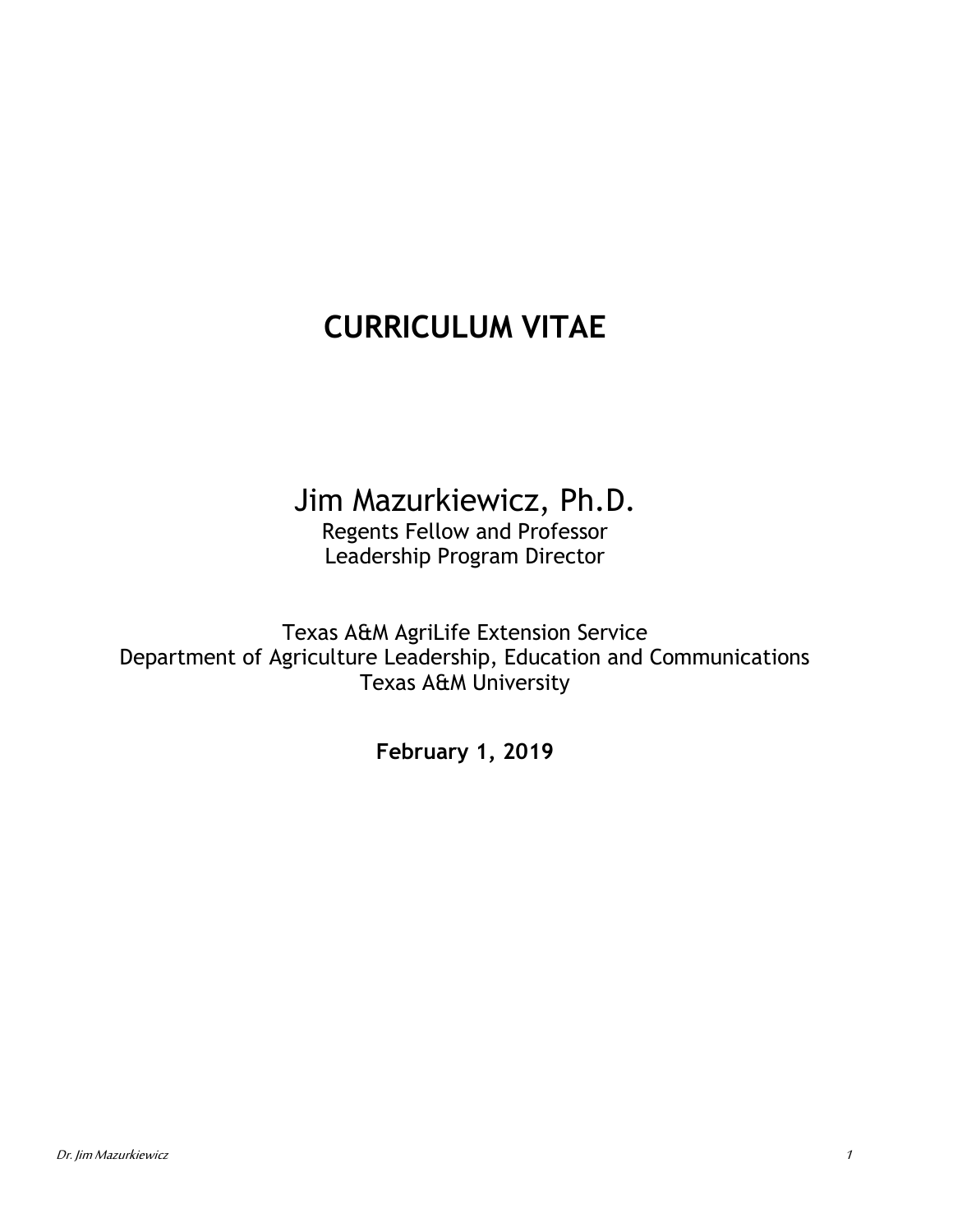## **CONTENTS**

| Texas A&M AgriLife Extension Service<br>Texas A&M AgriLife<br>County<br>State<br>National<br>International                                                  |  |  |
|-------------------------------------------------------------------------------------------------------------------------------------------------------------|--|--|
|                                                                                                                                                             |  |  |
|                                                                                                                                                             |  |  |
|                                                                                                                                                             |  |  |
|                                                                                                                                                             |  |  |
|                                                                                                                                                             |  |  |
| New County Extension Programs Established and Administered15                                                                                                |  |  |
| Brazos County, Community and Church Events Initiated and Administered16                                                                                     |  |  |
|                                                                                                                                                             |  |  |
| <b>Supporting Leadership Programs</b><br><b>Supporting County Extension Programs</b><br><b>Supporting Community Programs</b><br>Livestock and Meats Judging |  |  |
|                                                                                                                                                             |  |  |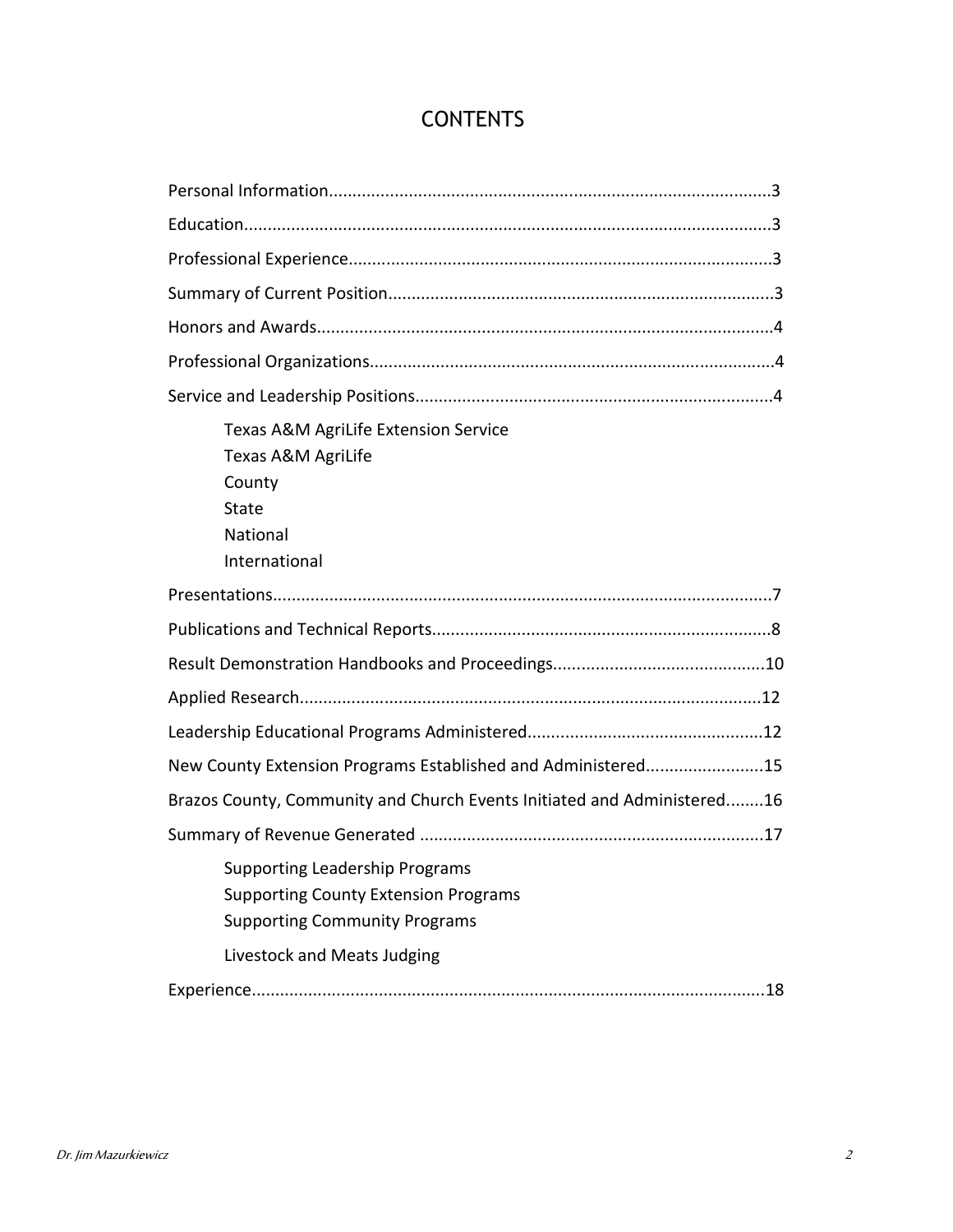#### **PERSONAL INFORMATION**

| Name:     | Jim Mazurkiewicz                                         |
|-----------|----------------------------------------------------------|
| Position: | Leadership Program Director and Professor                |
| Agency:   | Texas A&M AgriLife Extension Service                     |
| Family:   | Married (1978) to Kathy                                  |
|           | Children – Kathy Ann (38), James (38) and Stephanie (27) |
| Address:  | 5525 FM 1179, Bryan, Texas 77808                         |

#### **EDUCATION**

| Ph.D.       | Animal Science, Texas A&M University         | May 1995      |
|-------------|----------------------------------------------|---------------|
| M. Ed.      | Agriculture Education, Texas Tech University | December 1986 |
| <b>B.S.</b> | Animal Science, Texas A&M University         | May 1977      |

#### **PROFESSIONAL EXPERIENCE**

Texas A&M AgriLife Extension Service

Leadership Program Director and Professor September 1, 2008 to present

Extension Leadership Specialist, Professor, Director-TALL & SALE-LE April 1,1998 to August 30, 2008 Brazos County Extension Agriculture Agent and County Coordinator Feb. 15, 1986 to March 30, 1998 Ector County Extension Agriculture Agent and County Coordinator **Ageler 1981** to Feb. 14, 1986 Knox County Extension Agriculture Agent and County Coordinator Jan. 15, 1980 to May 1, 1981 Guadalupe County Assistant Agriculture Agent and 4-H Coordinator April 15, 1978 to Jan. 14, 1980 USDA/FSQS Meat Grader, Chicago, Illinois **June 1, 1977 - April 1, 1978** 

#### **SUMMARY OF CURRENT POSITION**

In my role as Leadership Program Director, I am responsible for four areas of responsibility. The Texas Agricultural Lifetime Leadership Program (TALL), the San Antonio Livestock Exposition – Leadership Extension (SALE-LE), agency leadership programs, TALL Emerging Leaders Program (ALEC 494 Study Abroad/Internship) and Extension international outreach. In this capacity, I am responsible for:

- Administer educational programs and curriculum for the Texas Agricultural Lifetime Leadership and San Antonio Livestock Exposition - Leadership Extension Programs and teach ALEC 494 Study Abroad/Internship.
- Developing financial and human resources to support TALL, SALE-LE and International programs.
- Assisting with AgriLife Advanced Leadership Program, Texas Rural Leadership Program and other statewide Leadership programs that have been modeled after the TALL Program
- Assuring best practices are employed to conduct the business affairs of the TALL Foundation, including Board communication and governance with Texas A&M AgriLife Extension Administration.
- Serving as spokesperson to market the TALL Program to the public and its many constituencies and promoting the SALE-LE Program within the Texas A&M AgriLife Extension faculty.
- Fostering and maintaining effective relationships with components of The Texas A&M University System, key leaders, stakeholders, elected officials, businesses, Ag organizations, and constituents across Texas.
- Teaching ALEC 494 Study Abroad/Internship, 6 credit hour class each first Summer Session
- Host International guests for the Director, Vice Chancellor and/or as invited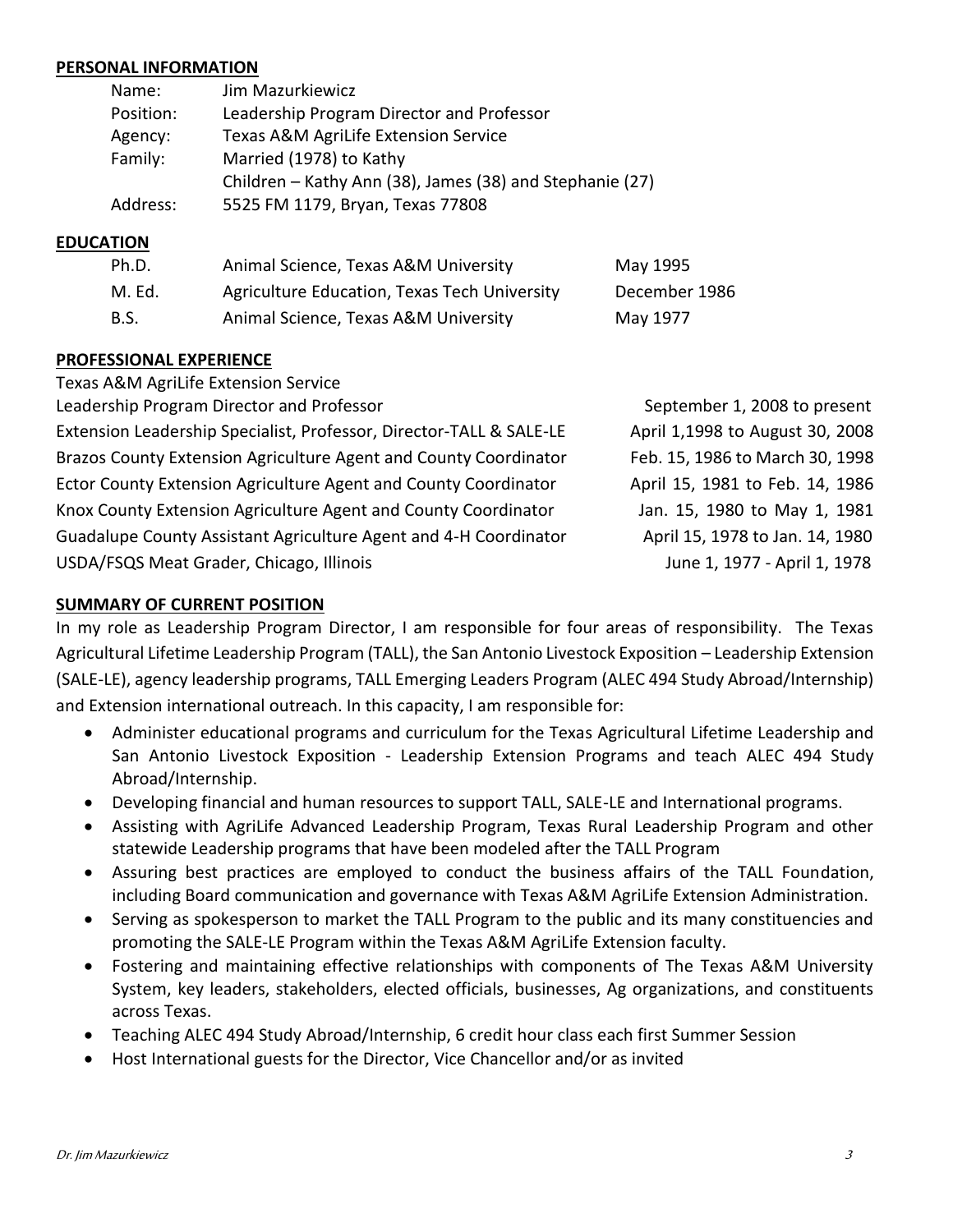## **HONORS AND AWARDS**

The Bryan/College Station Sister Cities Global Impact Award-Individual, 2019 The Medal Stanisława Kaszubskiego by Polish Minister of Agriculture, Jan Krzysztof Ardanowski, 2019 Towarzystwo Imienia Hipolita Cegielskiego Medala by Dr. Marian Król, President & Rector Jan Pikul, 2019 Royal Order of Saint Stanislaus BM Medal by Dr. Marian Król, 2019 Resolution Honoring Contributions to Texas & International Agriculture by the Texas Legislature, 2019 Medal "Unitias Duat Palatinatus Cuiaviano-Pomeraniensis" from Polish Governor Piotr Całbecki, 2018 International Cooperation Award from the Polish Minister of Agriculture Krzysztofa Jurgiela, 2018 "Medal of Merit" from the Polish President, Andrzej Duda in the Presidential Palace, 2016 Bryan/College Station Chamber of Commerce Volunteer of the Year Award, 2013 Honorary Lone Star Degree from the State FFA Association, Dallas 2013 International Cooperation Award from the Polish Minister of Agriculture Stanislaw Kalemba, 2013 The Texas A&M University System Regents Fellow Service Award, 2012 Plaque of Honor from the Polish Marshal of Kujawsko-Pomorskiego, Torun, Poland 2012 Medal of Honor from the Polish Minister of Agriculture for Agriculture Education, Poland 2011 Outstanding Leader Award, International Association of Programs for Agricultural Leaders, Scotland 2010 Outstanding Brazos County 4-H Adult Leader Award, 2005 Epsilon Sigma Phi Meritorious Service Award, 1997 Bryan/College Station Chamber of Commerce Agriculture Recognition Award, 1997 Vice Chancellor's Award in Excellence for a County Program in Agriculture and Natural Resources, 1996 Superior Service Award, Texas Agricultural Extension Service, 1991 Ector County Commissioner's Court Resolution for Extension Achievements, 1986 Deputy Chancellor's Award in Excellence for a County Program in 4-H and Youth, 1985 National Association of County Agricultural Agents Achievement Award, 1985 State Food and Agriculture Council Award, 1985 Recognized as #1 USDA/FSQS Meat Grader Trainee, 1978 Texas A&M Saddle and Sirloin Hardest Working Senior Award, 1977 Texas A&M Saddle and Sirloin Outstanding Senior Award, 1977

#### **PROFESSIONAL ORGANIZATIONS**

International Association of Programs for Agricultural Leaders (IAPAL) Charter Member, 4-H Friends and Alumni Association of Texas Epsilon Sigma Phi Gama Sigma Delta Bryan/College Station Chamber of Commerce Texas Farm Bureau Brazos County Farm Bureau Texas and Southwestern Cattle Raisers Association Brazos Valley Fair and Rodeo

## **SERVICE AND LEADERSHIP POSITIONS**

**Texas A&M AgriLife Extension Service** Member of an ALEC Dissertation Committee, 2016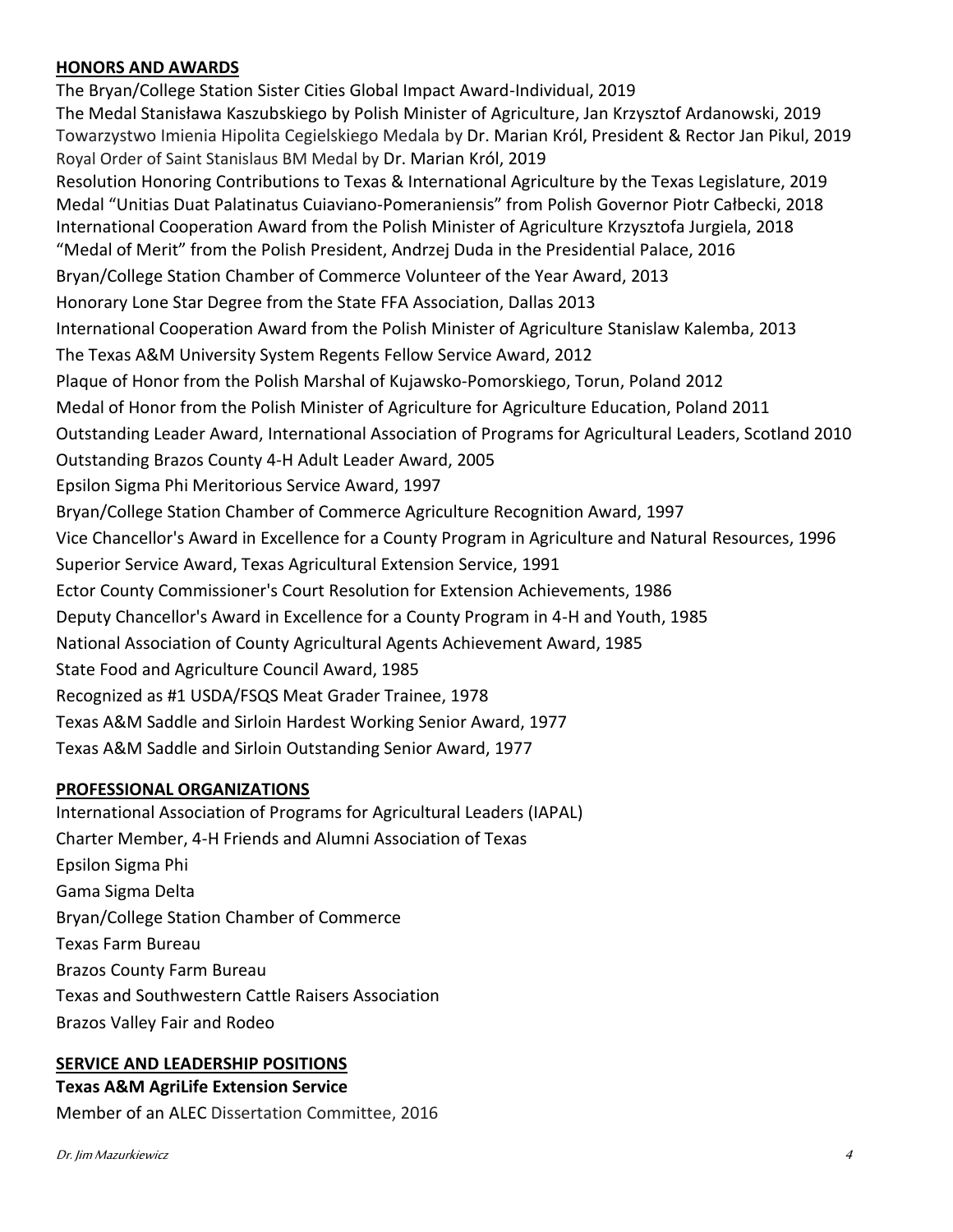Member of the ALEC Tenure and Promotion Review Committee, 2013 to present Office of the Provost Texas A&M Educational Grand Challenge Team, 2015 Providing leadership to help Poland's Extension Service, 2012 to present Texas A&M AgriLife Extension Leadership Program Director 1998 to present Member of the Director's Advisory Council, 2013 – present Member of the ALEC Extension Promotion and Career Ladder Committee, 2012 to present Member of the Family & Consumer Sciences Tenure and Promotion Review Committee, 2013 Member of Ag Communications Extension Promotion and Career Ladder Committee, 2011 Co-Lead the Regional Extension Leadership Program conferences, 2012 Chaired the Texas AgriLife Extension Leadership Task Force, 2010 Member of the Texas AgriLife Vice Chancellor's Leadership Task Force, 2010 Member of the Texas Cooperative Extension Administrative Council, 1998 - 2007 Member, Texas Cooperative Extension Honor Awards Committee, 2004 Co-Chair Leadership Response Team, Community Futures Forum, Texas AgriLife Extension, 2000 Member of the TAEX 4-H Beef Project Development Team, 1997 and 1998 Served on the TAEX Animal Identification Task Force, 1997 District 9 Extension Marketing and Interpretation Committee, 1996 Director, District 9 TCAAA, 1995-1997 Co-Chair, Epsilon Sigma Phi, District 9, 1993-1995 Participant, SALE Leadership Extension Program, 1991-1993 Member, District 10 Interpretation Committee, 1992 Member, District 10 BHIP Tour Committee, 1992 Member, Brenham Cow/Calf Clinic Planning Committee, 1986-1995 Member, District 10 Staff Development Committee, 1989 Member, State Staff Planning Conference Planning Committee, 1988 Member, State Result Demonstration Task Force, Waco, 1987 Member, Professional Development Task Force, 1994 and 1995

## **Texas A&M AgriLife**

Hosted 5 administrators from SGGW University in Warsaw for Dr. Hussey, 2017 Member of the Texas AgriLife Vice Chancellor's Ag Council, 2011 - 2018 Member of the Texas AgriLife Vice Chancellor's Leadership Task Force, 2010 Member of the Texas A&M University Agriculture Program Fund Raising Committee, 2004-2005 Chair, Texas A&M Association of Former Students College-Level Awards Selection Committee, 2004 Member, Texas A&M Agriculture Program Promotion Committee, 1999-2000 Member of Vice Chancellor's Awards in Excellence Committee, 1998-99 Member of the Texas A&M Distinguished Texan in Agriculture Selection Committee, 1997 Member of the Texas A&M Distinguished Texas in Agriculture Award Committee, 1998-2000 Member, Texas A&M University System Beef Industry Team, 1997-2000 Member, Search Committee for Associate Deputy Chancellor for Agriculture, 1992

#### **County**

President, Brazos Valley Fair & Rodeo Executive Board, 2011 to present Member, Brazos Valley Fair & Rodeo Executive Board, 2011 to present

Dr. Jim Mazurkiewicz 5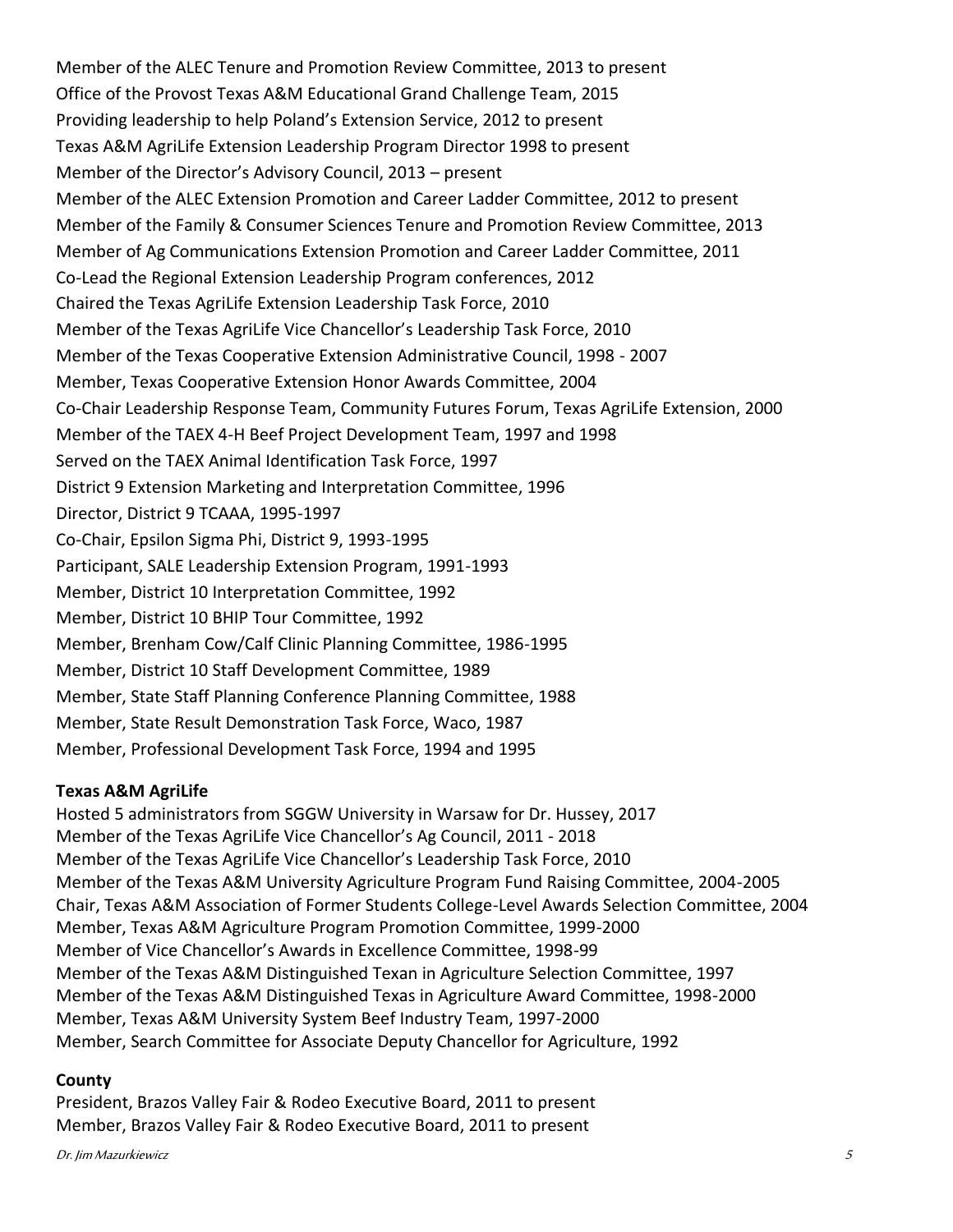Chair, Bryan/College Station Chamber of Commerce Agribusiness Council, 1998 to present Member, Bryan/College Station Chamber of Commerce - Agriculture Committee, 1986 to present Member of the Brazos County Extension Leadership Advisory Board, 1998 to present Member of the Brazos County Extension LAB officer nominating committee, 1998 to 2014 Member, Brazos Valley Fair Steering Committee, 2010 Member, Brazos County Hotel/Motel Tax Committee, 2007 to present Team member to help establish a 2 cent Brazos County Hotel/Motel Tax with the Texas State Legislature to expand the Brazos County Expo Complex Chair, Board of Directors of the Brazos County Youth Livestock Association, 2003 to 2007 Member, Brazos County Pizza Ranch Committee (Ag in the Classroom), 2004-2014 Co-Chair, Brazos County Political Action Committee for the Brazos County Exposition Complex Bond Issue, 2000 (co-led an \$18.5 million bond issue for the Expo Complex) Member, Bryan/College Station Chamber of Commerce Nominating Committee for Board 2001-04 Member, Producer's Cooperative Nominating Committee for Board Members 2001-04 Member, Children's Museum Capital Campaign Committee, 2000-2001 Member, Brazos County Exposition Complex Advisory Committee, 2000-2001 Chair, Buyers Committee, Brazos Youth Livestock Show Association, 2000 - 2007 Board Member, Bryan/College Station Chamber of Commerce, 1999-2002 Member, Texas Community Futures Forum Committee, 1999 - 2008 Secretary, Brazos Valley Agri-Food Council, 1997-2005 Board member, Brazos Valley Agri-Food Council, 1997-2005 Board member, Brazos County Youth Livestock Show, 1998-01 Member, Bryan/College Station Economic Development Council Agricultural Task Force, 1991-1997 Member, Brazos County Safety Committee, 1987 - 1994 Assistant Swine Superintendent, Guadalupe County Fair, 1978-1979 Advisor for the following Livestock Shows: Guadalupe County Youth Show, Guadalupe County Fair, Knox

County Youth Show, Permian Basin Fair, Sand Hill's Hereford and Quarter Horse Show, Ector County Youth Show and Brazos County Show, 1977-1995 Livestock Superintendent, Permian Basin Fair, 1981-1986 Member, Livestock Committee for the Sand Hill's Hereford and Quarter Horse Show, 1981-1986 Board Member, Sand Hill's Hereford and Quarter Horse Show, 1981-1986 Board Member, Permian Basin Fair, 1981-1986

#### **State**

President of the Polish American Council of Texas, 2016-2019 Director of the Polish American Heritage Center, 2019 Science Fair Judge at the Houston Livestock Show & Rodeo, 2015-2019 Judged the Calf Scramble Market Steers at the Houston Livestock Show & Rodeo, 2018 Board Member of the Polish American Chamber of Commerce in Houston, 2017 to 2019 Beef Cattle Judge, 1975 to 2019 Steer Breed Classifier, San Antonio Livestock Show & Rodeo, 2000-2015 Steer Breed Classifier, Houston Livestock Show & Rodeo, 2000 - 2016 Beef Cattle Official for the Houston Livestock Show & Rodeo Collegiate Livestock Judging Contest, 1998-2019 Beef Cattle Official for the Washington County Fair Collegiate Livestock Judging Contest, 1995-2015 Steer Superintendent, Star of Texas Fair & Rodeo, 2005-2006 Chairman, State Beef Cattle Classifiers Task Force, 2006 Member of the Texas Leadership Institute Board of Directors, 2004-2005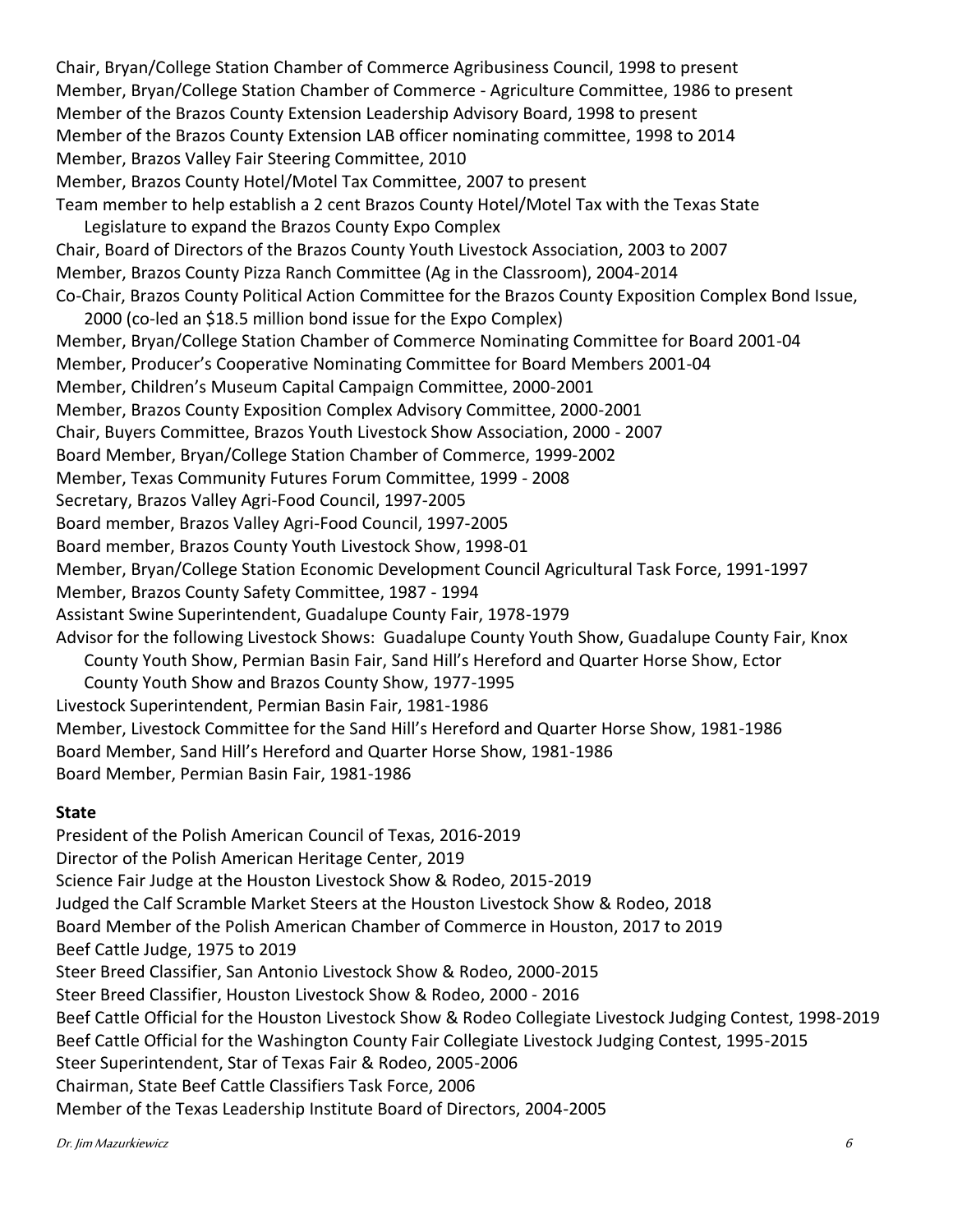Board Member, Texas Rural Leadership Program, 1998-2008 Member, Texas 4-H and FFA Animal Identification Committee-DNA Analysis, 1999-2000 Member of Extension County Officials' Program Committee, 1998-2000 Chairman, State Beef Cattle Classifiers Task Force, 1997 Member, FmHA/TAEX Borrowers Financial Management and Farm Production Practices Commission, 1996 Member, State Swine Validation Committee, 1995 Chair, State Texas County Agricultural Agents Association Animal Industry Committee, 1994-1996 Member, State Food Safety Program Task Force, 1990

## **National**

Organized and hosted the International Association of Program for Agricultural Leadership Conference, 2019 Organized a full day of Leadership training at Fort Sam Houston for the National Family & Consumer Sciences

Convention in San Antonio, September 2018

Beef Cattle Judge, 1990 to 2019

Judged the National All-American Brahman Breeders Show in Texarkana, Arkansas, 2019 Judged the National All-American Brahman Breeders Show in Perryton, Georgia, 2018 Judged the Dixie National Beef Cattle Show in Jackson, Mississippi, 2018 Assisted Assistant Professor from Colorado with the Colorado Agricultural Leadership Program, 2017 Hosted Assistant Professor from Mississippi State University to provide insight into establishing an Agricultural program for Mississippi, January 20 – 24, 2014 Assisted the organizer of the Montana Agricultural Leadership Program, 2012

Meeting with Mississippi Agriculture Commissioner, Lester Spell, to discuss establishing a state Agriculture leadership program, 2011

Established partnerships to support Texas AgriLife Research and Extension between Bayer Crop Science, Scott's Miracle-Gro and Monsanto, 2011 to 2017

Judge, American Farm Bureau Federation Annual Discussion Meet, 2000

## **International**

Member of the International Association of Programs from Agricultural Leadership, 1998 to 2019 Hosted 5 foreign countries introducing the to Texas Agriculture, Extension, Research and TAMUS, 2018 Hosted the Maryland Agriculture Leadership Program in Poland, 2018 Hosted the Canadian Agriculture Leadership Program in Texas, 2018 Hosted the Turkey Agriculture delegation in Texas, 2018 Hosted the Polish Agriculture delegation in Texas, 2018 Hosted the Governor from Torun, Poland for economic development, 2017 Hosted 5 University Administrators from North Korea for Extension Director, 2017 Hosted 7 foreign countries introducing them to Extension, 2017 Moderated an Ag Policy debate w/members of the EU Parliament in Brussels, 2016 Hosted the Governor from Torun, Poland for economic development, 2017 Hosted 5 University Administrators from North Korea for Dr. Steele, 2017 Hosted 26 key Polish Agricultural leaders and 1 member of the Polish Parliament, 2016 Hosted 27 key Polish Agricultural leaders and 1 member of the Polish Parliament, 2014 Moderated & Coordinated a team of Energy Experts to address the Polish Parliament, 2014 Liaison between Texas A&M University and the Universidad Regiomontana, Monterrey Tech University and the University of Nuevo Leon in Mexico to establish a Memorandum of Agreement to exchange faculty, students and research in June 10 & 11, 2014

Liaison between Governor Rick Perry, Texas Program One and the Polish Government in organizing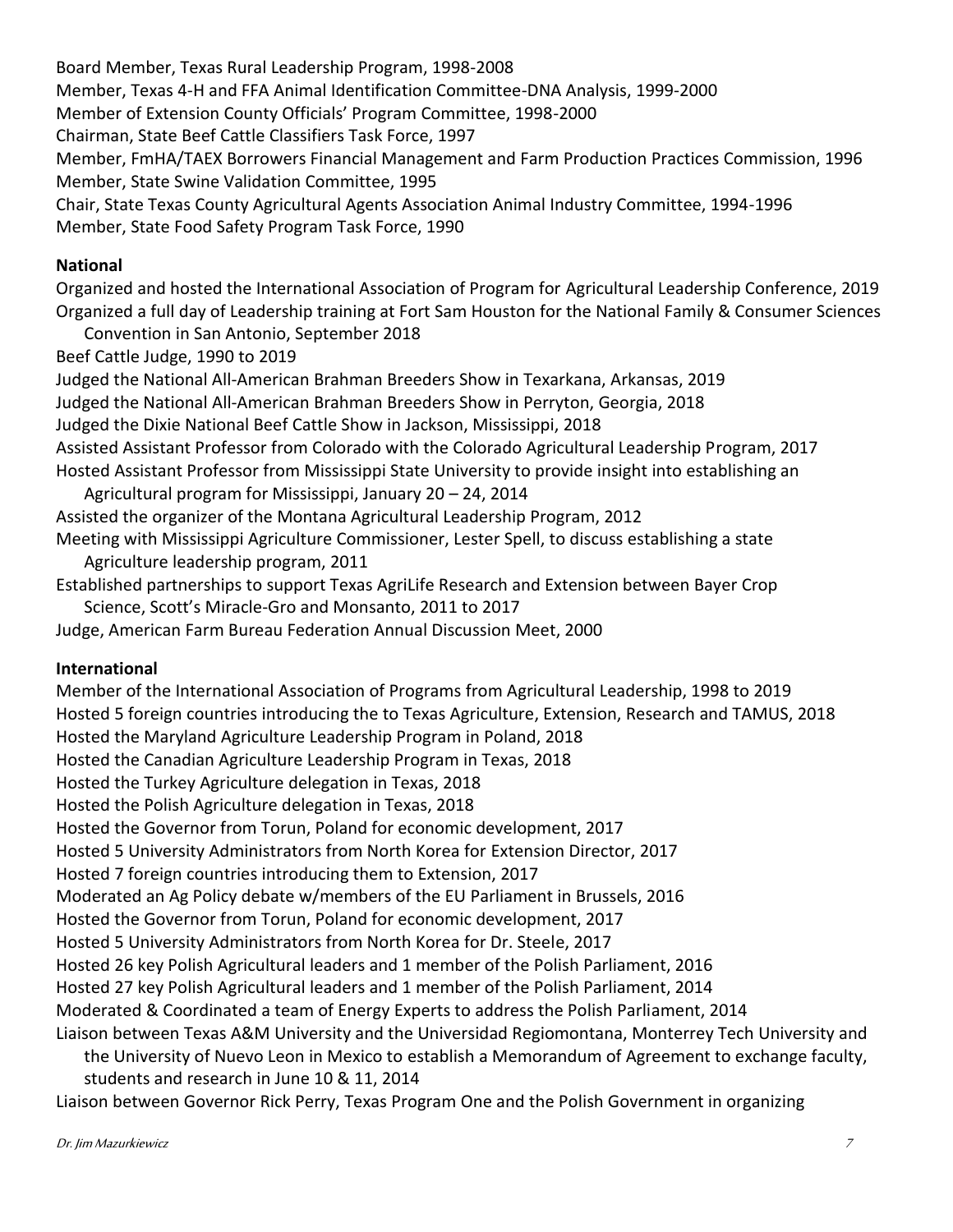an official visit to Poland for Governor Perry October 11 – 17, 2014

Moderated an International Agriculture Research Conference in Inowroclaw, Poland hosted by the Technological and Life Sciences University in Bydgoszcz with 9 countries represented September 18 &19, 2014

Hosted the Administrators from the Technological and Life Sciences University in Bydgoszcz in Austin to meet with the Texas Governor's staff April 8, 2014

Liaison between the Summit of Polish Governors and the Governor of Texas to provide Texas Representation to the "Summit of Governors" in Poland December  $1 - 4$ , 2013

Liaison between Tarleton State University and the University of Technology and Life Sciences in Bydgoszcz that established a Memorandum of Agreement to exchange faculty, students and research in June 2013

Liaison between Texas A&M University and the Technological University in Gdansk that established a Memorandum of Understanding to exchange faculty, students and research in September 2013

Member, Mexican Agriculture Leadership Advisory Board, Mexico City, Mexico, 2011-2012 Hosted 26 key Polish Agricultural leaders and 1 members of Polish Extension, 2012 Meeting with Governor of Kujawy-Pomorskie Piotr Całbecki to discuss International Business Opportunities

with Texas agricultural producers, 2011

Meeting with Polish Ambassador, Robert Kupiecki to discuss recruiting petroleum engineering students to Texas universities, 2012

Liaison between the State of Nuevo Leon, Mexico and the State of Texas to solve problems and tensions on the US/Mexico border, 2010

International Association of Programs for Agriculture Directors Awards Selection Committee, 2011 Mexico Agriculture Leadership Program National Development Board, 2011 Co-hosted the Nuffield Scholars from New Zealand and Australia with NRCS, 2010 Member of board of directors of the Mexican Agriculture Leadership Program, 2009 to 2012

Provided leadership to Mexican officials establishing a Mexican Ag Leadership Program, 2008

## **PRESENTATIONS and SPEECHES**

Key Speaker, Burleson County Ag Breakfast, "Texas Ag Statistics, Research and Trade", January 22, 2019 Key Speaker, Austin County LAB Meeting, "Texas Economy, Ag Research, Consumer Trends", January 24, 2019 Program Speaker, Great Houston Partnership, "Texas Ag Statistics & Research", September 13, 2018 Program Speaker, TAMU MSC Fall Leadership Conference, "Leadership Experiences", August 22, 2018 Program Speaker, SALE-LE Program, "Management & Leadership in Extension", May 30, 2017 Key Speaker, TAMU Poultry Association, ""TALL Emerging Leaders Program", February 7, 2017 Key Speaker, TAMU Saddle & Sirloin Assoc., ""TALL Emerging Leaders Program", February 8, 2017 Guest Lecturer, AGLS 101, "TALL Emerging Leaders Study Abroad Program", February 27, 2017 Guest Lecturer, AGLS 101, "TALL Emerging Leaders Study Abroad Program", February 28, 2017 Guest Speaker, RAMPA Radio, New York," Feeding the World in 2015", May 1, 2017 Guest Lecturer, ALEC 635," Building Human Capital", October 31, 2016 Guest Lecturer, AGLS 101, "TALL Emerging Leaders Study Abroad Program", October 11, 2016 Guest Lecturer, AGLS 101, "TALL Emerging Leaders Study Abroad Program", October 10, 2016 Key Speaker, Polish Presidential Gala, "Embracing Research and Technology", June 14, 2016 Keynote Speaker, Steer Classification Conf.," History of Texas Steer Classification", Aug. 25, 2015 Keynote Speaker, Brazos Co. Master Gardener's 25<sup>th</sup> Anniversary, "The Beginning", August 25, 2015 Keynote Speaker, Athens Farm & Ranch Association, "Texas Agriculture and TALL", May 18, 2015 Program Speaker, Addressing the Polish Ambassador to U.S. Mr. Ryszard Schenepf, "Texas Projects with

Poland", in Houston, April 1, 2014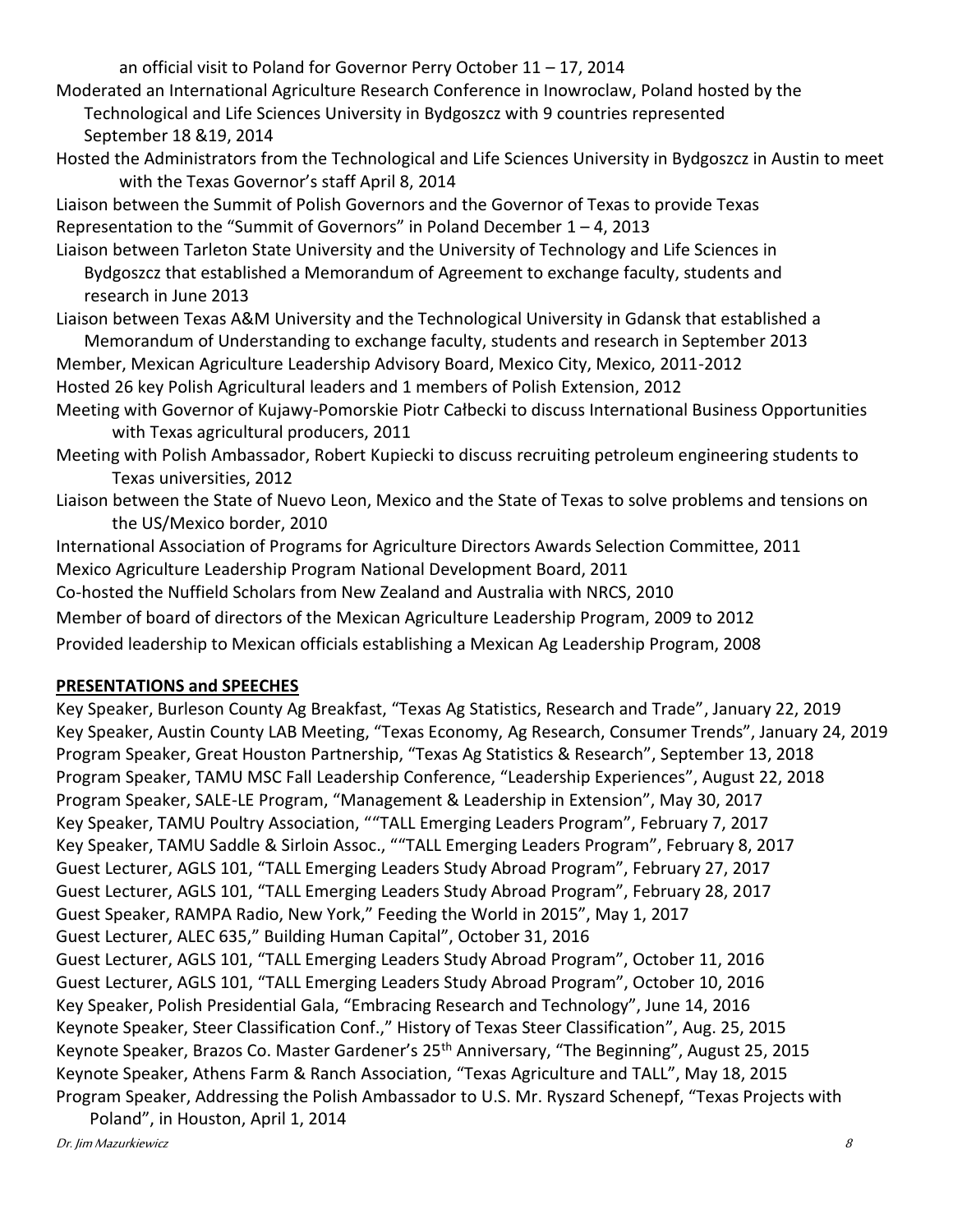Proceedings Coordinator and Moderator for a team of Texas Energy Experts to address the Polish Parliament (Sejm) in Warsaw, Poland, June 26, 2014

Program Coordinator and Moderator for a team of Texas Energy Experts to address Agricultural Stakeholders and Protesters in Lublin, Poland, June 27, 2014

Program Speaker, "The Importance of Commodity Association Participation", 2014 Next Generation Agriculture Conference in Waco, May 22, 2014

Program Speaker, "The Importance of Commodity Association Participation", Capitol Farm Credit 2014 Next Generation Agriculture Conference in Wichita Falls, November 12, 2014

Guest Lecturer for ALEC 432 "Motivating Community Leaders" on January 10, 2014

Guest Lecturer for ALEC 432 "Motivating Community Leaders" on April 10, 2014

Guest Lecturer for ALEC 631 "Working with Community Leaders" on July 23, 2014

Guest Lecturer for ALEC 432 "Working with Community Leaders" on May 28, 2014

Guest Lecturer for ALEC 631 "Working with Community Leaders" on December 4, 2014

Guest Lecturer for ALEC 432, "Maximizing Public & Private Partnerships for Community Enhancement", November 24 (first class)

Guest Lecturer for ALEC 432, "Maximizing Public & Private Partnerships for Community Enhancement", November 24 (second class)

Guest Lecturer for University of Houston "Building International Bridges" on November 7, 2014 Keynote Speaker, Brazos County Extension Banquet, "Honoring Excellence in Volunteerism", 2013 Program speaker, "Building Relationships with Clientele", Texas A&M AgriLife Extension North

Region, Lubbock, Texas November 5, 2013

Addressed the Sejm (Parliament) of Kujawsko-Pomorskie in Torun, Poland on June 7, 2013

Commemorating the 15<sup>th</sup> anniversary of statehood for Kujawsko-Pomorskie

Guest Lecturer for ALEC 631 "Working with Community Leaders" on August 27, 2013

Guest Lecturer for ALEC 432 "Motivating Community Leaders" on June 19, 2013

Agency Briefing for Chancellor John Sharp, "Overview of Ag Leadership Programs", 2013

Addressed the Sejm (Parliament) of Kujawsko-Pomorskie in Torun, Poland on September 24, 2012

Program speaker, International Business presentation representing the Office of the Governor of Texas,

"Invest in Texas", Warsaw, Torun and Bialystok, Poland, September 19, 24, 26, 2012

Program speaker, Interactive Seminar on the Dairy and Cotton Industries, "How AgriLife Extension Service are successful in the US", Anand, Gujarat, India, May 7, 2012

Program speaker, Third Annual Grains Conference, "How AgriLife Extension Service/Research are successful in the US", New Delhi, India, May 1, 2012

Program speaker, Norman Borlaug Institute, "An Overview of the TALL Program", 2012

Program speaker, Agricultural Economics Society, "An Overview of the TALL Program", 2012

Program speaker, National Ag Credit Conference, "Agriculture Leadership Programs", San Antonio, 2011

Keynote speaker, Polish National Corn Days, "The Achievements of Poland Since 1989", Skrzelew, Poland, 2011

Keynote speaker, Mexican Agriculture Council, "Establishing Agriculture Leadership Programs", Cancun, Mexico, 2010

Program speaker, Texas Grain Sorghum Association, "An Overview of the TALL Program", 2011

Program speaker, Extension District 9, "An Overview of the TALL Program", 2010

Program speaker, Extension District 7, "An Overview of the TALL Program", 2010

Program speaker, Extension FCS Unit, "Impact of the SALE-LE Program", 2008

Program speaker, Extension FCS Unit, "Working with Stakeholders", 2008

Program speaker, Blinn College Students, "The Art of Leadership", 2008

Keynote speaker, El Campo Rotary Club, "Leadership needed in Agriculture", 2008

Dr. Jim Mazurkiewicz 9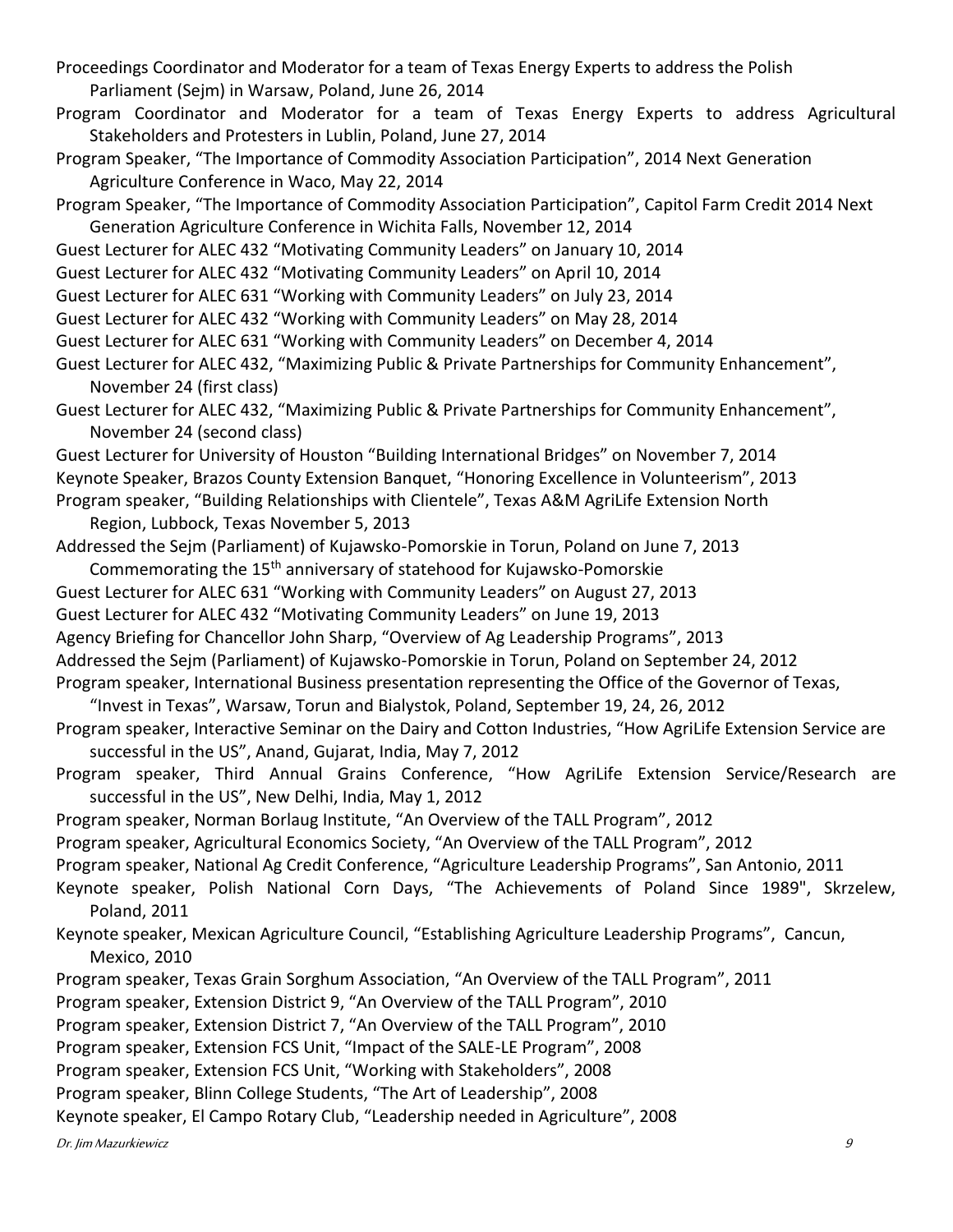Program speaker, District 9 and 11 4-H Master Beef Volunteer Training and Certification Program, 2008 Keynote speaker, Texas Trade and Seed Association State meeting "The impact of the TALL Program", 2007 Program Speaker, South Texas Cotton and Grain Association Conference, "Networking and Education, 2006 Program Speaker, College Station Historical Lecture Series,

"The Agricultural History of Brazos County Texas", 2005. Program Speaker, New Faculty Orientation for Texas Cooperative Extension, 1995-2005 Program Speaker, Brazos County Commercial Heifer Program on Selection, 2004-2005 Program Speaker, Texas A&M University College of Agriculture Students, 2004

Featured Speaker, 4-H Master Beef Volunteer Training Program - District 11, 2004

Keynote Speaker, East Texas Bankers Conference, Tyler, Texas, 2003

Program Speaker, Bryan Noon Lions Club, 2003

Program Speaker, College Station Lions Club, 2003

Featured Speaker, Mexican officials, "Texas Agricultural Lifetime Leadership Program and Texas Cooperative Extension", 2002

Featured Speaker, 4-H Master Beef Volunteer Training Program - District 9, 2002

Program speaker, New Faculty Orientation, The TALL and SALE-LE Leadership Programs", 1998-2002

Speaker, National Junior Limousin Leadership Conference, "Principles of Leadership," 2001

Speaker, BIG Conference Luncheon, "Grassroots Leadership", 2001

Program Speaker, 43rd Annual County Judges & Commissioners Continuing Education Conference, 2001 Speaker, Rock Prairie Elementary School, "Leadership and Agricultural Careers", 2000

Program interpretation about TALL to the Houston Livestock Show and Rodeo Executive Board, 2000

Program Speaker, Build East Texas Agriculture Conference, 2000

Program Speaker, Texas Farm Bureau AgLead Class, 2000

Keynote Speaker, 42<sup>nd</sup> Annual County Judges & Commissioners' Continuing Education Conference, 2000 Program Speaker, Build East Texas, "Blackland Income Growth", 1999

Program Speaker, South Texas Farm and Ranch Club,

Program Speaker, Texas Grain Sorghum Board, 1999

Program Speaker, Chinese Delegation, 1999

Program Speaker, District Extension Directors and Specialists, 1999

Program Speaker, District 8 agents on TALL and SALE-LE, 1999

Program Speaker, New Agents training, "Working with Elected Officials" and "The Program Development Process", 1994-1998

Guest lecturer, Ag Ed 489 Extension Education Class, "County Programs", 1992-1998

Program Speaker, over 40 4-H livestock clinics and workshops in over 20 counties in Texas, 1978-98

Guest lecturer, Soil and Crop Sciences 489 Extension Education Class, "Texas Extension", 1997

Keynote Speaker, 11th Annual Forage Field Day, "Impact of the BAHPA", 1997

Program Speaker, Brazos Valley Cattleman's Clinic, "Brazos VAC 45 program and the Impact of the Brazos Area Hay Producers Association (BAHPA)", 1995-1997

Program Speaker, TCAAA, "Livestock Show Ethics for the Holiday Classic, Cow Camp, State and District Trainings and 4-H Programs", 1995-1997

Program Speaker, Leadership Brazos Classes, "Economic Impact of Agriculture in the Brazos Valley", 1987-1997

Program Speaker, Extension District 9 Training, "Responsibilities of County Program Councils", 1995 Program Speaker, Southeast Texas Cow/Calf Clinic, "TEX VAC 45 program", 1995

Moderator, First and Second Texas Farm Bureau/Extension Satellite Conferences, 1993-1995 Speaker, SALE-LE Graduation banquet, 1993

Dr. Jim Mazurkiewicz 10 Program Speaker, District Extension Directors Development Training, "Extension Executive Board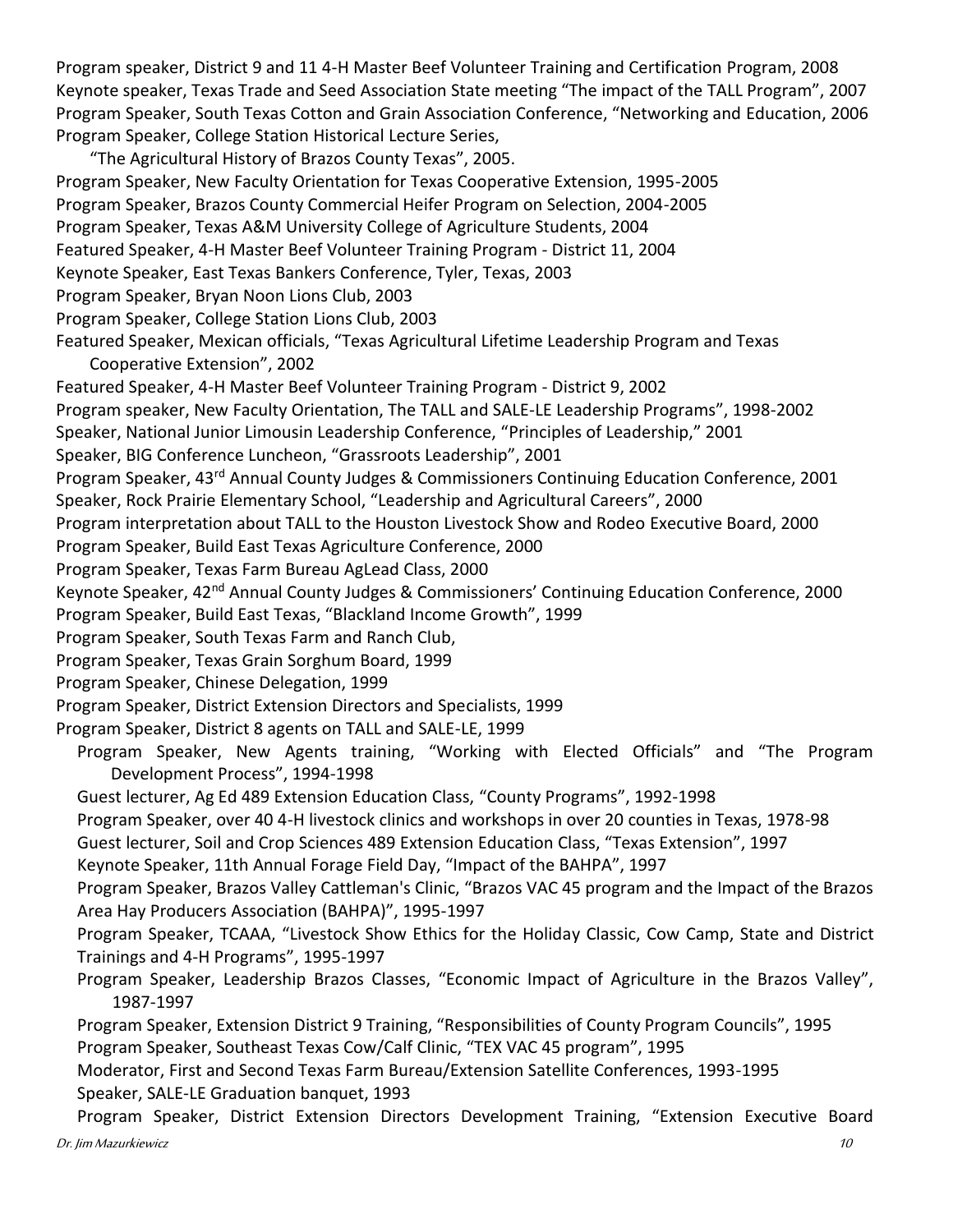## **PUBLICATIONS AND TECHNICAL REPORTS**

"US & EU Agricultural Policies and Issues", Top Agrar Polska Magazine, 1 million readers, 2017 "Why I play Polish Folk Music" - 2013 – Langdon Review "Leadership Development for Extension" White Paper - 2010 - Texas AgriLife Extension Service "Texas Agricultural Lifetime Leadership" brochure - 1998 -2011, Texas AgriLife Extension Service "Texas Major Show Steer Classification Guidelines" - 2006, Texas AgriLife Extension Service "What is Ideal" – 2004, The Show Box Magazine "Detection of Cattle Conformation Alteration", 1996 "Prediction of Embryo Transfer Rate in Bos Taurus and Bos Indicus Cattle", 1994, Texas A&M University "Effects of Cottonseed Products in Beef Cattle Reproduction", 1991, Texas A&M University "Strategic Planning", 1990, Texas A&M University "Anabolic Agents as it Relates to Food Safety", 1990, Texas A&M University "Comparison of Grazing Systems", 1990, Texas A&M University "The County Coordinator", 1989, Texas A&M University "Beef Cattle Evaluated by Frame or Weight", 1986, Texas Tech University "Synchronization - A Lesson Plan on the Choices of Estrous Synchronization", 1986, Texas Tech University "A Position Paper on the Texas Agricultural Extension Service", 1986, Texas Tech University "Learning", 1986, Texas A&M University "Prescribed Burning", 1985, Texas Tech University "Pecan Production in Ector County", 1984, Texas Tech University "Volunteers - A Report on the Proper Utilization of 4-H Volunteers", 1984, Texas Tech University "Health Programs for Feeder Calves", 1984, Texas Tech University

## **RESULT DEMONSTRATION HANDBOOKS AND PROCEEDINGS**

Brazos County Result Demonstration Handbook, 1998, Texas AgriLife Extension Service Proceedings, "O.D. Butler Forage Field Day", 1998, Texas AgriLife Extension Service Proceedings, "Brock Faulkner Cattleman's Clinic", 1998, Texas AgriLife Extension Service Brazos County Result Demonstration Handbook, 1997, Texas AgriLife Extension Service Proceedings, "O.D. Butler Forage Field Day", 1997, Texas AgriLife Extension Service Proceedings, "Brock Faulkner Cattleman's Clinic", 1997, Texas AgriLife Extension Service Brazos County Result Demonstration Handbook, 1996, Texas AgriLife Extension Service Proceedings, "O.D. Butler Forage Field Day", 1996, Texas AgriLife Extension Service Proceedings, "Brock Faulkner Cattleman's Clinic", 1996, Texas AgriLife Extension Service Brazos County Result Demonstration Handbook, 1995, Texas AgriLife Extension Service Proceedings, "O.D. Butler Forage Field Day", 1995, Texas AgriLife Extension Service Proceedings, "Brock Faulkner Cattleman's Clinic", 1995, Texas AgriLife Extension Service Brazos County Result Demonstration Handbook, 1994, Texas AgriLife Extension Service Proceedings, "O.D. Butler Forage Field Day", 1994, Texas AgriLife Extension Service Proceedings, "Brock Faulkner Cattleman's Clinic", 1994, Texas AgriLife Extension Service Brazos County Result Demonstration Handbook, 1993, Texas AgriLife Extension Service Proceedings, "O.D. Butler Forage Field Day", 1993, Texas AgriLife Extension Service Proceedings, "Brock Faulkner Cattleman's Clinic", 1993, Texas AgriLife Extension Service Brazos County Result Demonstration Handbook, 1992 Texas AgriLife Extension Service Proceedings, "O.D. Butler Forage Field Day", 1992, Texas AgriLife Extension Service Proceedings, "Brock Faulkner Cattleman's Clinic", 1992, Texas AgriLife Extension Service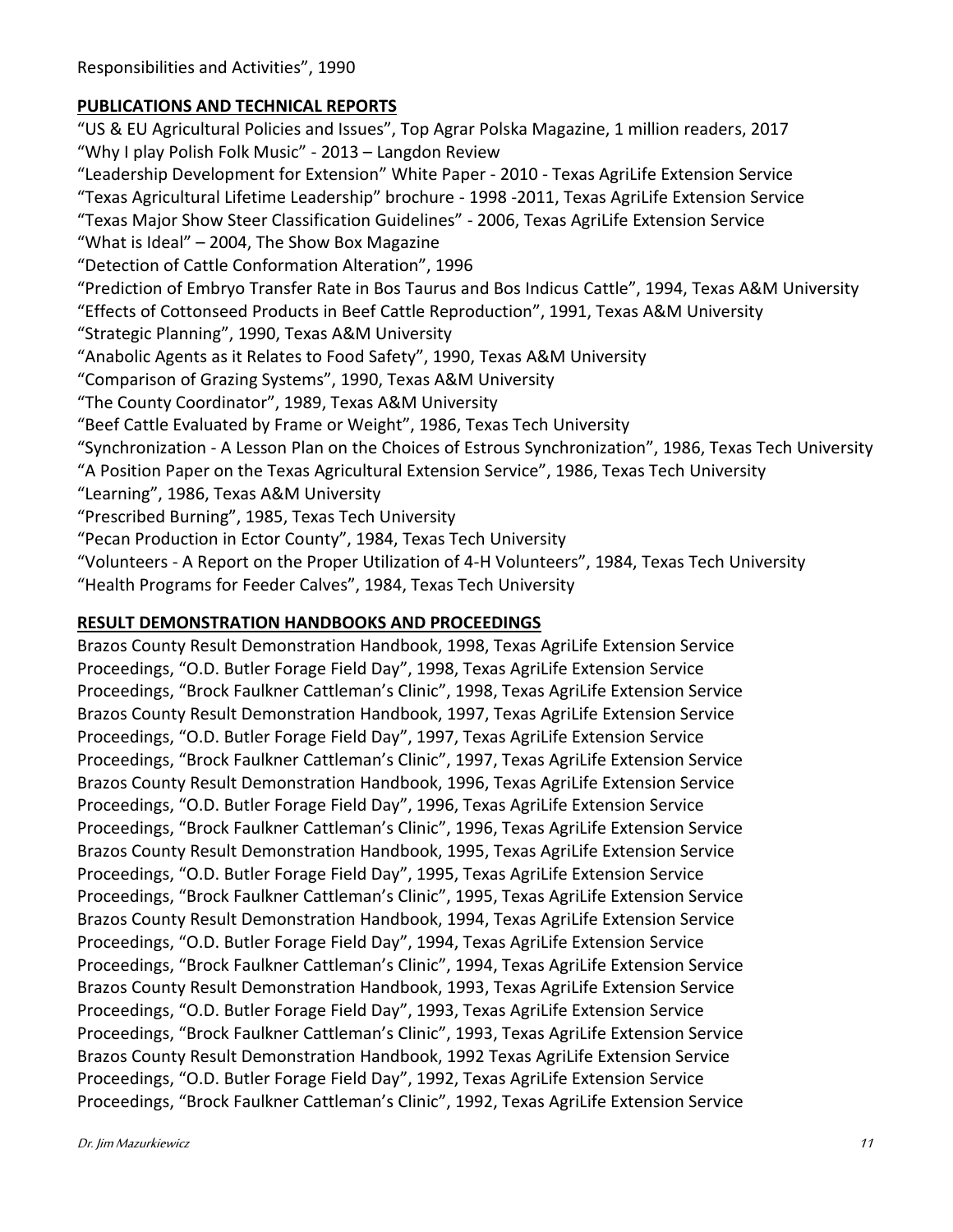Brazos County Result Demonstration Handbook, 1991, Texas AgriLife Extension Service Proceedings, "O.D. Butler Forage Field Day", 1991, Texas AgriLife Extension Service Proceedings, "Brock Faulkner Cattleman's Clinic", 1991, Texas AgriLife Extension Service Brazos County Result Demonstration Handbook, 1990, Texas AgriLife Extension Service Proceedings, "O.D. Butler Forage Field Day", 1990, Texas AgriLife Extension Service Proceedings, "Brock Faulkner Cattleman's Clinic", 1990, Texas AgriLife Extension Service Brazos County Result Demonstration Handbook, 1989, Texas AgriLife Extension Service Proceedings, "O.D. Butler Forage Field Day", 1989, Texas AgriLife Extension Service Proceedings, "Brock Faulkner Cattleman's Clinic", 1989, Texas AgriLife Extension Service Brazos County Result Demonstration Handbook, 1988, Texas AgriLife Extension Service Proceedings, "O.D. Butler Forage Field Day", 1988, Texas AgriLife Extension Service Proceedings, "Brock Faulkner Cattleman's Clinic", 1988, Texas AgriLife Extension Service Brazos County Result Demonstration Handbook, 1987, Texas AgriLife Extension Service Proceedings, "O.D. Butler Forage Field Day", 1987, Texas AgriLife Extension Service Proceedings, "Brock Faulkner Cattleman's Clinic", 1987, Texas AgriLife Extension Service Ector County Result Demonstration Handbook, 1986, Texas AgriLife Extension Service Proceedings, West Texas Horse Symposium Ector County, 1986, Texas AgriLife Extension Service Ector County Result Demonstration Handbook, 1985, Texas AgriLife Extension Service Proceedings, West Texas Horse Symposium Ector County, 1985, Texas AgriLife Extension Service Ector County Result Demonstration Handbook, 1984, Texas AgriLife Extension Service Proceedings, West Texas Horse Symposium Ector County, 1984, Texas AgriLife Extension Service Ector County Result Demonstration Handbook, 1983, Texas AgriLife Extension Service Proceedings, West Texas Horse Symposium Ector County, 1983, Texas AgriLife Extension Service Ector County Result Demonstration Handbook, 1982, Texas AgriLife Extension Service Proceedings, West Texas Horse Symposium Ector County, 1982, Texas AgriLife Extension Service Ector County Result Demonstration Handbook, 1981, Texas AgriLife Extension Service Proceedings, West Texas Horse Symposium Ector County, 1981, Texas AgriLife Extension Service Knox County Result Demonstration Handbook, 1980, Texas AgriLife Extension Service Guadalupe County Result Demonstration Handbook, 1979, Texas AgriLife Extension Service Guadalupe County Result Demonstration Handbook, 1978, Texas AgriLife Extension Service

#### **APPLIED RESEARCH**

Implemented and evaluated over 150 agricultural result demonstrations in Guadalupe, Knox, Ector and Brazos Counties from 1978 to 1998 to include:

- Variety trials in cotton, corn wheat, grain sorghum and forages
- Fertility trials in cotton, forages and pecans
- Herbicide, fungicide and insecticide trials in cotton, corn and grain sorghum
- Livestock trials in bovine health (VAC45), genetic selection, parasite control, estrus synchronization and nutrition
- Fisheries trials in stocking rates, specie selection, pond weed control and maintaining water quality
- Wildlife trials in food plots, habitat and invader species
- Brush and weed control trials in pastures and ranges by chemical, mechanical and prescribed burning
- Pecan production trials in variety selection, drip systems, micro & macro nutrients, pruning, spacing and harvesting

Implemented no-till farming in Poland and it was showcased in a demonstration plot at the "Corn Days" in Teresin, Skiermiewice, Poland in 2017. This was one of the impacts of hosting the Polish Farmers.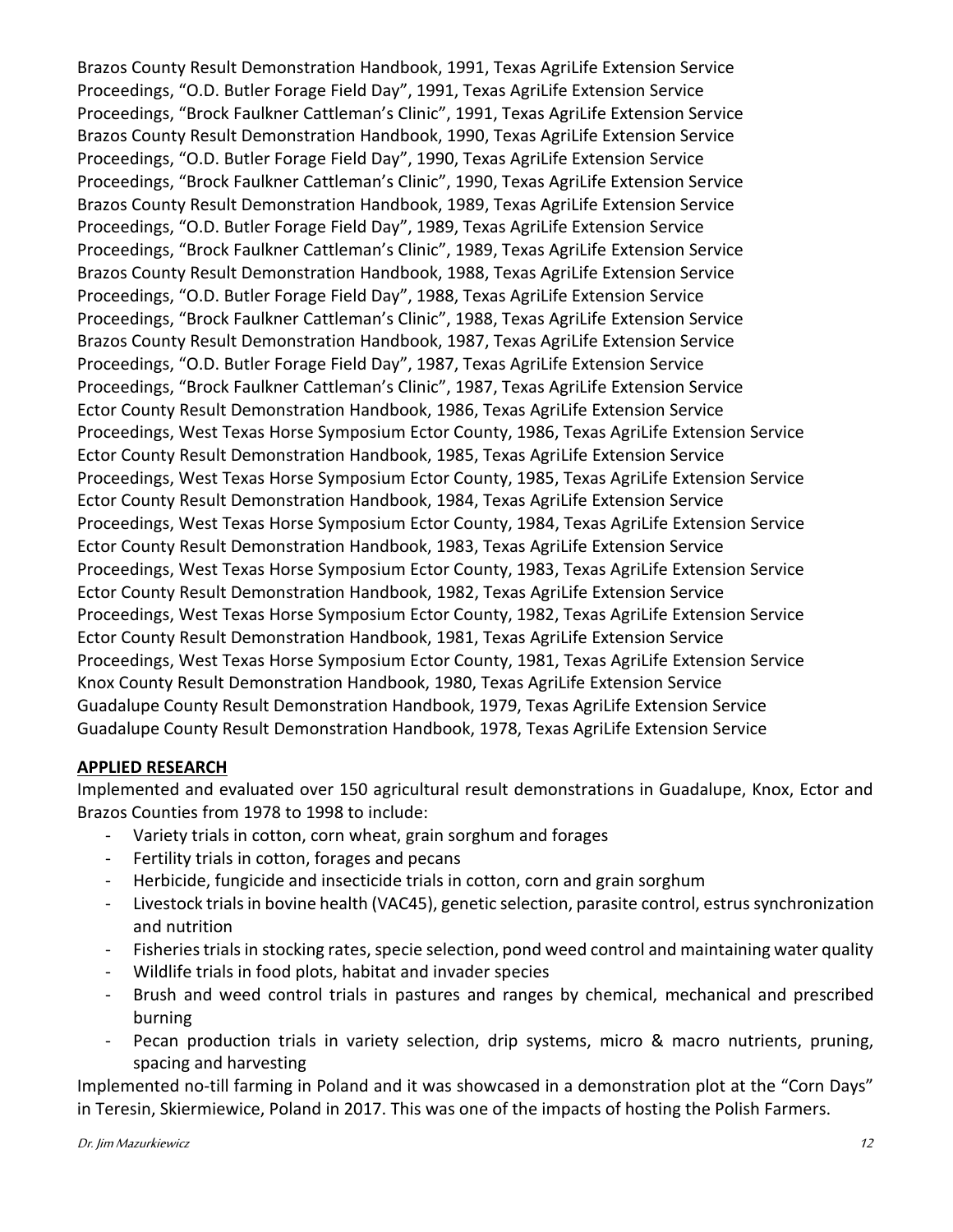#### **LEADERSHIP EDUCATIONAL PROGRAMS ADMINISTERED**

(40 during the past 5 years, total of 135 from 1998 to 2017)

#### **Texas Agricultural Lifetime Leadership (TALL) Program:**

TALL is a comprehensive, competitive, multi-session, two-year program for 25 Texas Agricultural industry leaders. Each two-year program consists of 470 teaching hours addressing the critical issues facing our state, nation and world. The TALL program includes eight sessions per two-year class to teach the following critical issues and topics:

College Station - Team and group dynamics, semantics of teams, TAMU System, professional image and etiquette, challenge course (ROPES), Bush School of Government, Texas Prison System, Brazos Valley Agriculture, Agriculture Research and Extension, Forest Service, and Texas Vet Diagnostic Lab.

Lubbock/Amarillo – Cotton, cattle feeding, dairy, ethanol, distiller's grains, beef packing plants, wheat, corn, peanuts, cotton, grain sorghum, equine, grapes, AQHA, Texas Tech University, West Texas A&M, Agriculture research, endangered species, conservation reserve program, water and wind/solar energy.

Austin/Sonora - Legislative process, state agencies, taxes and appropriations, trade, budgets, transportation/infrastructure, banking, education, regulation, labor/immigration & Edwards Aquafer, Prescribed burning, sheep 7 goats, Wildlife Management and conservation easement program.

Washington DC/Maryland/Pennsylvania/New York: Congressional process, national agencies, taxes and appropriations, world trade, judicial process, transportation/infrastructure, banking, regulation, labor, immigration, foreign embassies, NAFTA, US Farm Bill, WIC, SNAP, White House briefing, national defense, permitted development rights for agriculture, east coast production agriculture, water, energy and labor.

Houston/Gulf Coast: NASA, Port of Houston, Port of Galveston, oil & gas industry, urban issues, urban/rural issues, gulf coast ecology, gulf coast agriculture, urban agriculture, food distribution, value added processing and corporate systems, hurricane relief efforts and media training.

California: Legislative process, Agriculture policies, water, regulation, energy, labor, immigration, California Agriculture (fruits, nuts, dairy, vegetables, beef), marketing, transportation, irrigation, agriculture research and farm policy.

Tyler/East Texas: Forestry, lumber, paper mills, poultry industry, horticulture industry, endangered species, prescribed burning, beef cattle, hay and fruit production, water, labor, wetlands and recreation.

International Study Seminar: Led classes to China, Russia, Poland, England, Germany, France, Belgium, Brazil, South Africa and India to study foreign governments and policy, world trade & markets, foreign cultures, customs & values and Agriculture Policy, Sustainability and Competitiveness.

#### **San Antonio Livestock Exposition - Leadership Extension (SALE-LE) Program:**

SALE-LE is a comprehensive, competitive, multi-session, two-year program for 26 Texas A&M AgriLife Extension faculties. Each two-year program consists of 150 teaching hours of professional leadership development addressing critical issues facing Texas. SALE-LE program includes four sessions per two-year class to teach the following issues and topics:

College Station - "Organizational Leadership": group dynamics, semantics of teams, personality profiles, Texas AgriLife Extension Service, TAMU System, challenge course (ROPES), Texas A&M AgriLife Agencies, Bush School of Government, Leadership and Management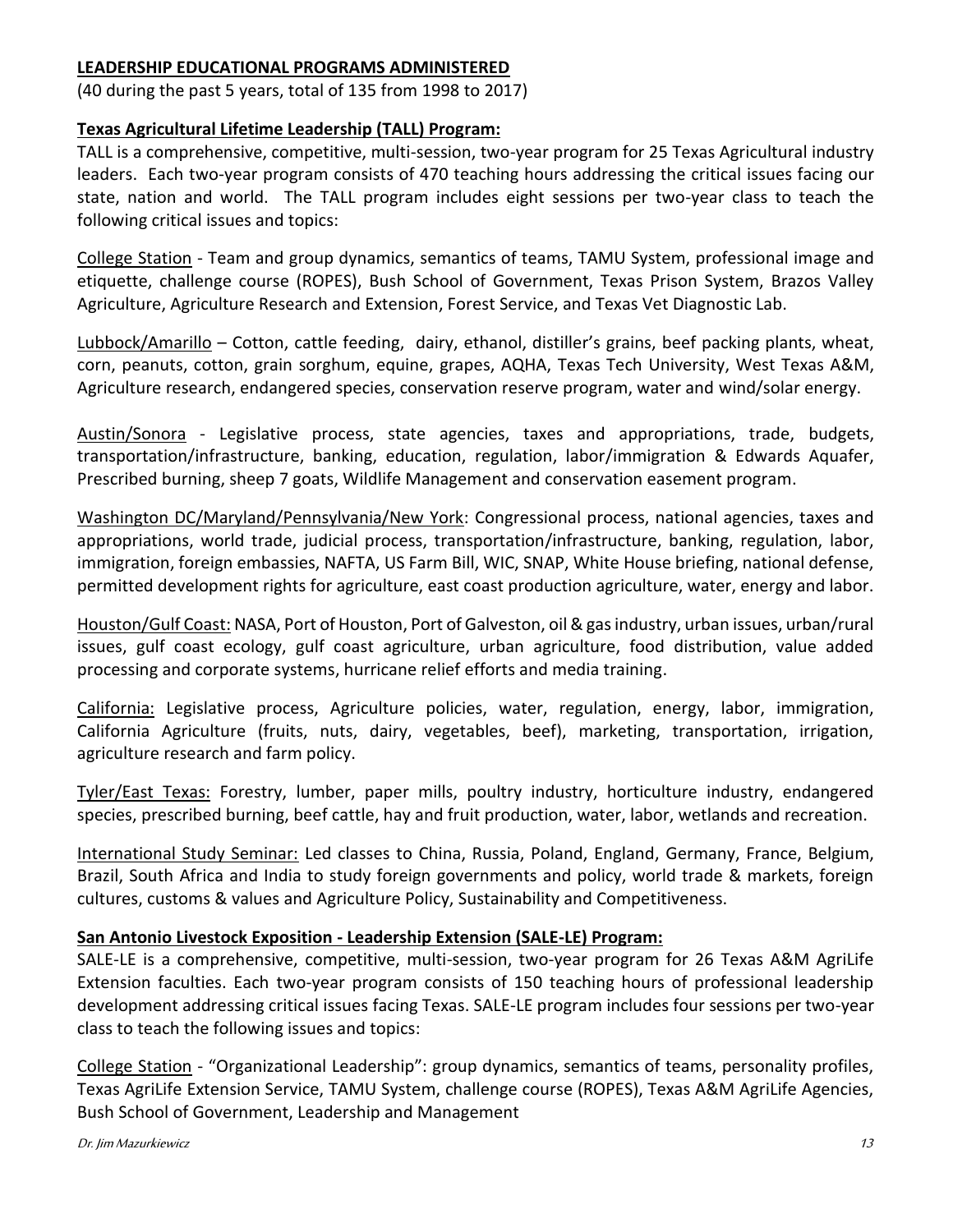Louisiana - "Leading during a Crisis": Huricane Response/Emergency management, coordinating efforts during a natural disaster, budget shortfalls, LSU System, Nutrition, sea food production, Agriculture production, research, regulation and marketing, media perceptions and wetlands.

Austin - "Contemporary Issues facing Texas": Legislative issues and policies, budgets, taxes and appropriations, responsibilities of the legislature, governor's office and state agencies, conflict management and liabilities and communication.

San Antonio - "Art of leadership": corporate leadership, military leadership, working with volunteers, Texas cultures, naturalization process, public relations, customer service and employee satisfaction

**TALL Emerging Leaders Program:** ALEC 494 Study Abroad/Internship and Exchange Program, 6 credit hours. To date, over 150 families have participated in Poland and Texas.

2013: 16 students were exchanged between Poland and Texas to study Ag policy, Ag issues, Ag production, culture, history and family values. This is a 5-week program.

2014: 17 students were exchanged between Poland and Texas to study Ag policy, Ag issues, Ag production, culture, history and family values. This is a 5-week program.

2015: 16 students were exchanged between Poland and Texas to study Ag policy, Ag issues, Ag production, culture, history and family values. This is a 5-week program.

2016: 16 students were exchanged between Poland and Texas to study Ag policy, Ag issues, Ag production, culture, history and family values. This is a 5-week program.

2017: 18 students were exchanged between Poland and Texas to study Ag policy, Ag issues, Ag production, culture, history and family values. This is a 5-week program.

2018: 20 students were exchanged between Poland and Texas to study Ag policy, Ag issues, Ag production, culture, history and family values. This is a 5-week program.

2019: 20 students were exchanged between Poland and Texas to study Ag policy, Ag issues, Ag production, culture, history and family values. This is a 5-week program.

**National Outreach:** The TALL program has provided national support in helping other states in establishing an adult agricultural leadership program modeled after TALL.

Tennessee: The TALL program has been instrumental in providing information and guidance to help Tennessee State establish an adult agricultural leadership program.

Montana: The TALL program has been instrumental in providing information and guidance to help Montana State establish an adult agricultural leadership program.

Mississippi: The TALL program has been instrumental in providing information and guidance to help Mississippi State establish an adult agricultural leadership program.

Colorado: The TALL program has been instrumental in providing information and guidance to help Mississippi State establish an adult agricultural leadership program.

**International Outreach:** As a result of TALL international study trips, working relationships and foreign relations have been fostered with over 16 countries around the world.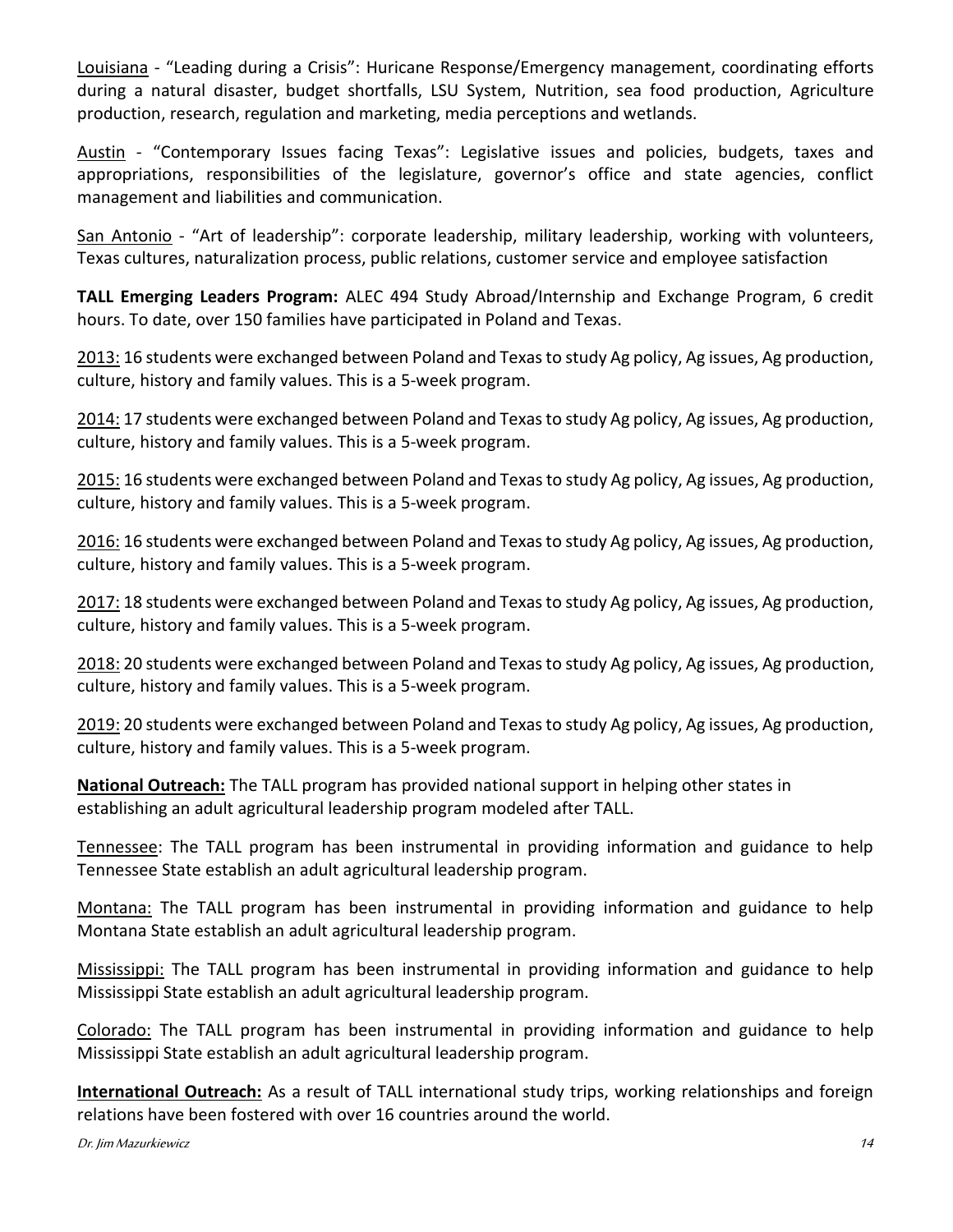Mexico: Initiated a Memorandum of Agreement to exchange faculty, students and research between Texas A&M University and the Universidad Regiomontana, Monterrey Tech University and the University of Nuevo Leon in Mexico. 2011

Mexico: Provided leadership to Mexico in establishing a national agriculture leadership program (MALP), modeled after the TALL program by providing the materials, training and curriculum to initiate the program. 2008

India: Hosted 3 professors from India to provide insight into establishing leadership programs for University faculty and Agriculture Industry leaders in India. In addition, collaborative research with Texas A&M AgriLife on different aspects of animal nutrition. 2012

Poland: Established a young farmer exchange program between Poland and Texas supported by Texas Agricultural Commodity Associations and Bayer Crop Science.

Poland: Hosted 10 Polish dignitaries including 5 Governors in Texas to study how the US oil/gas and agriculture industries work in tandem and harmony protecting the environment with little economic impact to benefit both industries.

Poland: Hosted a total of 120 key agricultural business leaders in 2011, 2014, 2016 and 2018 for a twoweek study seminar in Texas to teach agriculture production systems, research, sustainability, marketing, economics, policy and trade, transportation and infrastructure, US farm bill, GMO's and the legislative process to showcase how Agriculture and the Oil & Gas Industry work in tandem. 2011, 2014, 2016, 2018

Poland: Identifying markets for Polish Pork, Dairy Products and Poultry and Texas cotton, beef and Oil & Natural Gas. In addition, TALL is facilitating an Agriculture research faculty and student exchange and organizing petroleum studies for Polish students to meet US gas shale labor needs in Poland. 2014

Australia/New Zealand: Co-hosted 10 Nuffield Scholars with NRCS to showcase Texas Agriculture highlighting agriculture production systems, commodities, research, sustainability, marketing, economics, policy and trade, transportation and infrastructure. 2011

China: Co-hosted 25 rural Chinese bankers with the Federal Reserve to teach community and rural banking by coordinating speakers and topics such as loan to debt ratio, securities, FDIC, supervision and regulation, reporting, payment systems and the economy. 2010

Croatia: Hosted the Associate Dean for the College of Agriculture at the University of Zagreb, Croatia and provided information on Texas/US Agriculture production/systems and developing emerging leaders through leadership programs. 2014

Nigeria: Hosted two representatives from the DeltaLift, Adebola House from Nigeria, Africa to discuss building agriculture leadership programs from the ground up and how to organize agricultural cooperatives for underserved citizens. 2014

Iraq: Hosted Iraq's Ambassador to the United States the Lukman Family to coordinated connections with the TAMU petroleum/energy department. 2014

Senegal, Africa: Hosted the Chairman of Delta Structural Technology LLC to coordinated connections with Extension about coffee production and about drilling wells in Kenya. 2015

Knysna, South Africa: Hosted Dr. Clyde Munster from Knysna, South Africa about inviting Texas A&M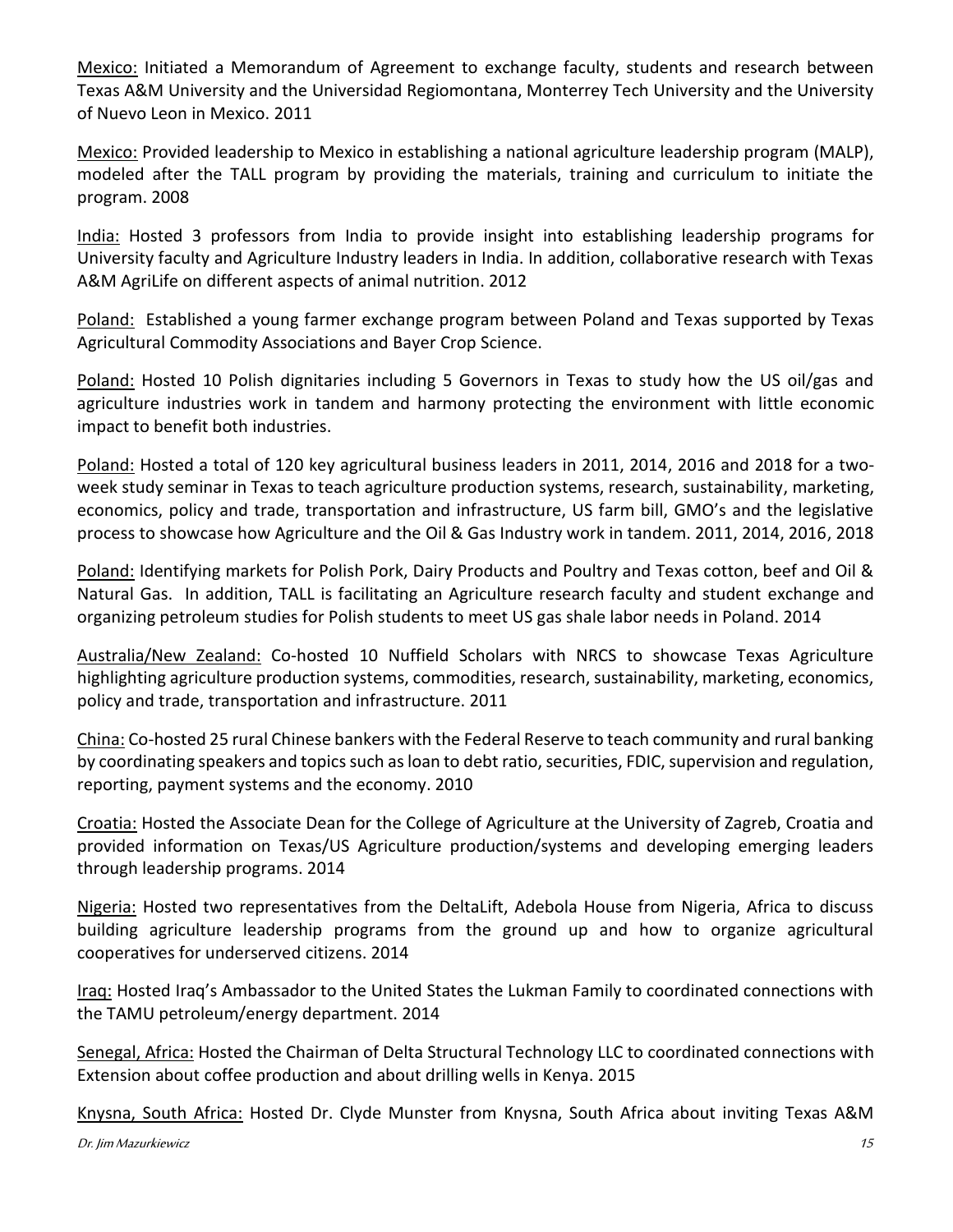University to participate with Dr. Chris Mulder with Crossway Farm Village. 2015

Israel: Hosted the President & CEO of the Texas-Israel Chamber of Commerce to discuss inviting a delegation from Texas A&M to Israel with Texas Ag Commissioner Sid Miller. 2016

Italy: Hosted agriculture producers from Italy with the American Beefmaster Breeders Association interested in beef production at Texas A&M University. 2016

Namibia, Africa: Coordinated an introduction through Poland for Texas A&M and Namibia concerning irrigation needs in Namibia. 2017

North Korea: Hosted with Dr. Ed Price the President of Pyongyang University of Science and Technology (PUST) at Texas A&M University to discuss potential educational material support from Texas A&M. 2017

Turkey: Hosted 7 key agriculture leaders from Turkey interested in purchasing 20,000 head of stocker steers from Texas. 2017

Ireland: Hosted two key agricultural leaders from Ireland interested in Texas beef cattle genetics. 2017

Canada: Hosted 26 AALP cohort members from the Canadian Ag Leadership program to study Texas Agriculture. 2018

Vietnam: Presented Agriculture statistics and TAMU research to 80 key leaders from Vietnam. 2018

India: Provided key information to India concerning fall armyworm outbreak in Krishna, District of Andhra Pradesh, India. 2019

Poland: Hosted 5 agribusiness men from the Swimer Company interested in establishing a agriculture container manufacturing plant in Texas using plastics, a by-product of the petroleum industry. 2019

## **NEW COUNTY EXTENSION PROGRAMS ESTABLISHED AND ADMINISTERED:**

(27 new programs established in 4 counties) Annual Brazos County Elected Officials Luncheon (Interpretation Event), 1987 -1998 Annual Brazos County Extension Recognition Banquet, 1987- 1998 Annual Brazos Valley "O.D. Butler" Forage Field Day, 1987 - 1998 Annual Brazos Valley "Brock Faulkner" Cattleman's Clinic, 1987 - 1998 Annual Brazos Valley Tri-County Crops Tour, 1988 - 1998 Annual Brazos Valley CEU Conference, 1996 - 1998 Annual Brazos County Beef Tour, 1978 - 1998 Brazos County Master Gardeners Association, 1994 - 1998 Brazos County Farmers Market, 1986 - 1998 Brazos County Steer Validation, 1986 - 1998 Brazos VAC 45, 1994 - 1995 Holiday Classic Livestock Show & Clinic, 1988 - 1998 Brazos County 4-H Livestock Judging Program, 1986 - 2000 Permian Basin Pecan Seminar, 1981 - 1986 West Texas Horse Symposium, 1981 - 1986 Permian Basin Beef Cattle Clinic, 1981 - 1986 Ector County Extension Recognition Banquet, 1981 - 1986 Ector County Steer Validation, 1981 - 1986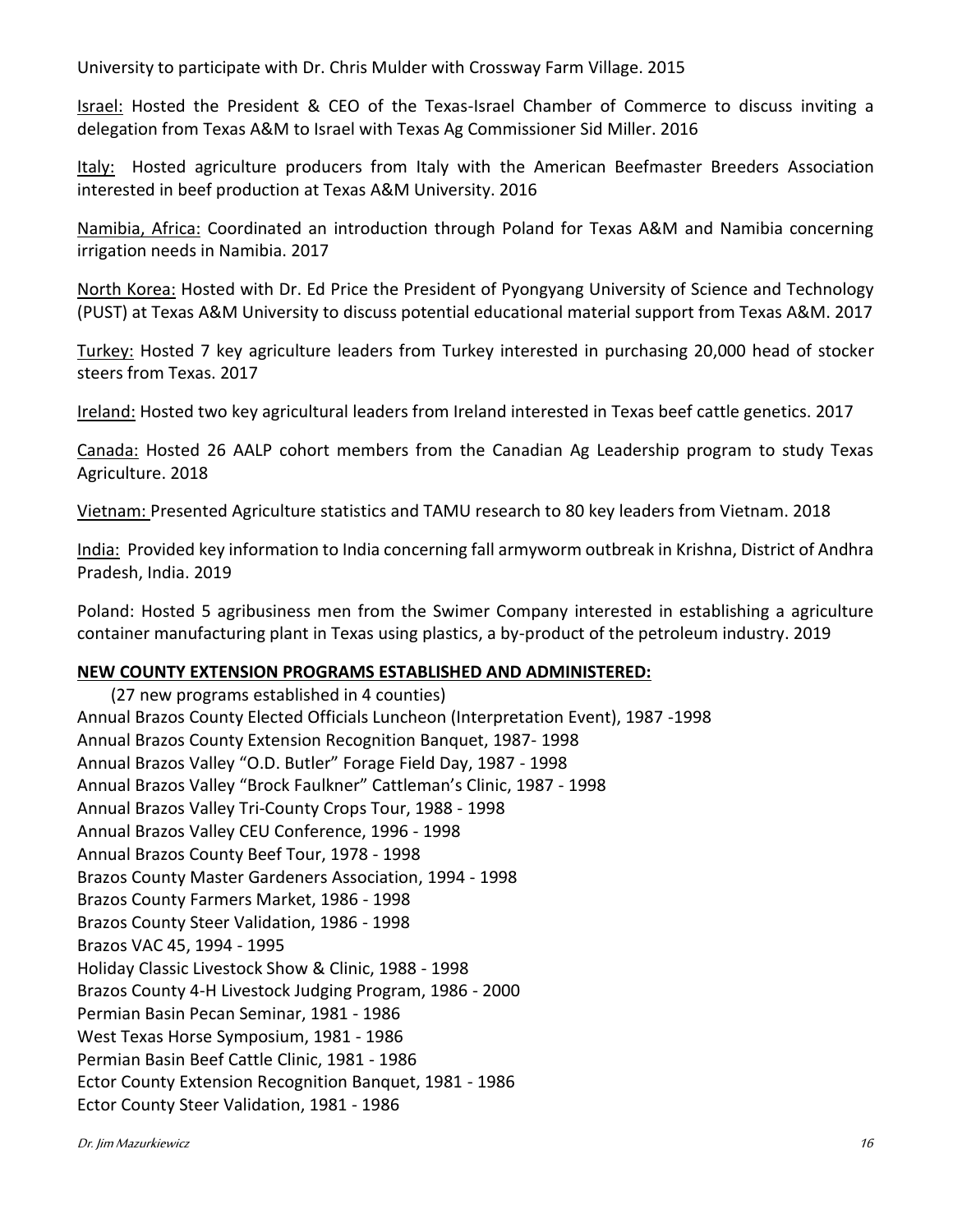Ector County Farmers Market, 1885 - 1886 Ector County 4-H Livestock Judging Program, 1981 - 1986 Knox County Winter Wheat Clinic, 1980 Knox County Extension Recognition Banquet, 1980 Knox County Extension Crops Tour, 1980 Knox County Steer Validation, 1980 Knox County 4-H Livestock Judging Program, 1981 - 1986 Guadalupe County Steer Validation, 1978 - 1979 Guadalupe County 4-H Livestock Judging Program, 1978 - 1979

## **BRAZOS COUNTY, COMMUNITY AND CHURCH EVENTS INITIATED AND ADMINSITERED:**

Brazos Valley Fair & Exposition, 2011 - 2019 Bryan/College Station Chamber of Commerce Ag Committee Crawfish Boil Fund Raiser, 1999 - 2019 Bryan/College Station Chamber of Commerce Ag Breakfast promoting Ag Awareness, 2000 - 2019 Brazos County Hotel/Motel Tax Committee for Brazos County Expo Expansion, 2007 - 2019 Brazos County Political Action Committee for Brazos County Expo Bond Issue, 2000 St. Stanislaus Catholic Church "Dozynki" Harvest Mass/ Fund Raiser, 2009 - 2019 St. Stanislaus Catholic Church "Polskie Koledy" Polish Christmas Mass/Caroling, 2008 – 2019

## **SUMMARY OF REVENUE GENERATED SUPPORTING LEADERSHIP PROGRAMS:**

1998 – 2018 Total: \$10,074,228.48 (\$10 million)

- Texas Agriculture Lifetime Leadership (TALL) Program: Grants & Donations \$2,723,402.91 Tuition \$525,000.00
- San Antonio Livestock Exposition Leadership Extension (SALE-LE) Program: Grants \$602,110.00 Tuition \$82,800.00
- International Outreach Hosting Foreign Leaders and Students: Donations and Tuition \$473,754.56
- Operation No Fences Donation \$20,000
- TALL-Houston Endowment \$647,161.01
- Governor Dolph Briscoe Jr., Endowment \$5,000,000.00

## **SUMMARY OF REVENUE GENERATED SUPPORTING COUNTY EXTENSION PROGRAMS**

- Brazos County Extension Program: County Commissioners Courts financial support increased from \$76,249 in 1986 to \$210,667 in 1998
- Ector County Extension Program: County Commissioners Courts financial support doubled from 1981 to 1986
- Knox County Extension Program: County Commissioners Courts financial support increased from 1980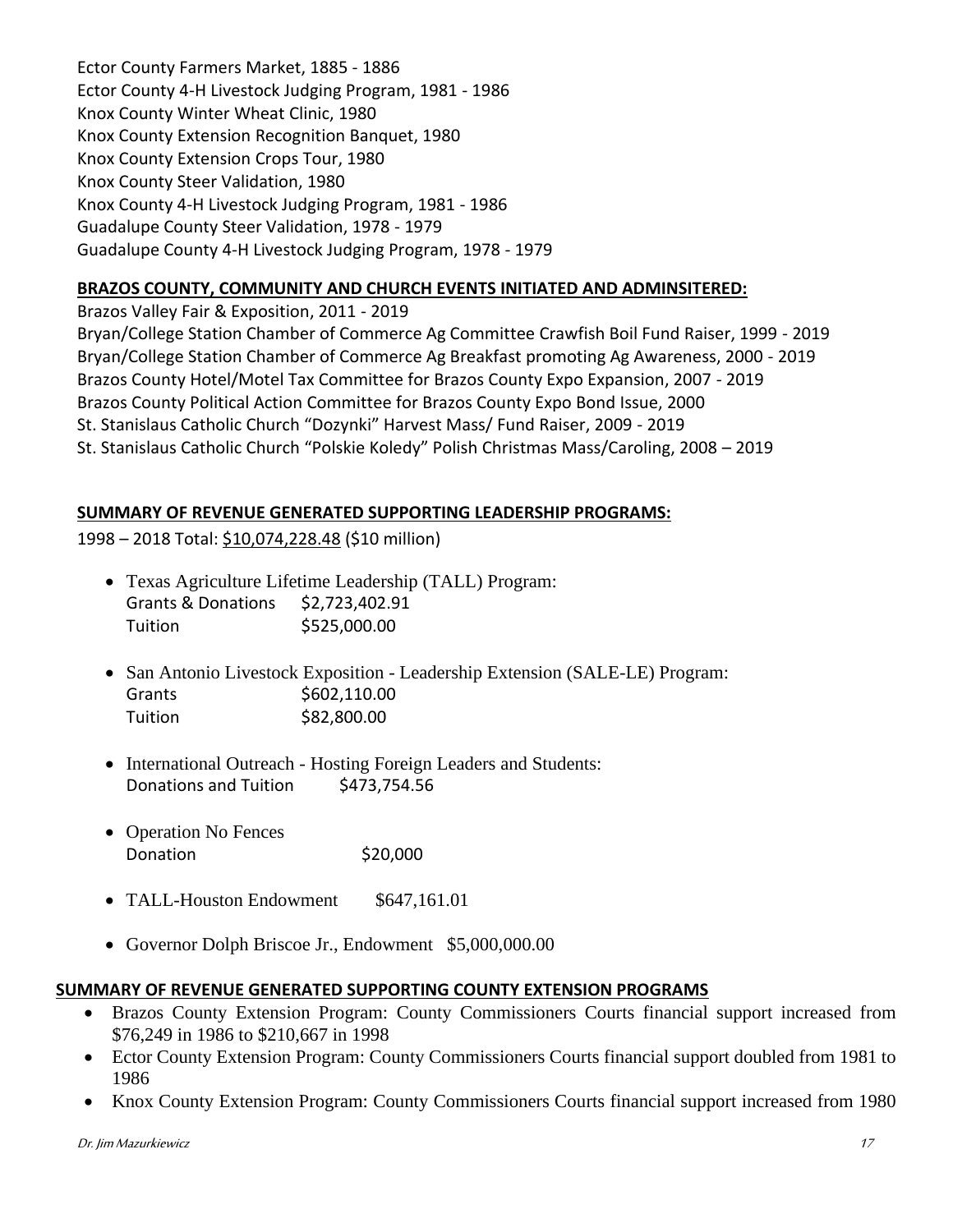## **SUMMARY OF REVENUE GENERATED SUPPORTING COMMUNITY PROGRAMS:**

- Bryan/College Station Chamber of Commerce Ag Council raised \$325,000 from 1999 to 2019
- Brazos County Youth Livestock Association Auction increased from \$180,000 to \$450,000 from 2003 to 2007
- Bryan/College Station Chamber of Commerce Ag Council Ag Breakfast raised \$50,000 from 2000 to 2019

#### **ECONOMIC IMPACTS**

\*Led the \$18.6 million bond issue for the Brazos County Exposition Complex in 2000

\*Initiated a 2% hotel occupancy tax for Brazos County in 2003 to supplement income for the Expo to make a \$12 million expansion to the Expo at no cost to the local taxpayers in 2007

\*As result of the Brazos County Exposition Complex Bond Issue and the 2% Hotel Occupancy tax Expo expansion, the \$33 million facility's economic impact for one year in 2018 was \$21 million

\*Initiated the contact between the Texas Governor's Office and the Polish Ministry of Energy for the initial sale of LNG from Texas to Poland in 2016 with the first shipment to Świnoujście was by Cheniere Energy in June of 2017

\*As result of contracts signed between Texas LNG and Świnoujście LNG shipments in 2017 and 2018 were about \$360 million dollars and it was expected to double in 2019

\*As a result of inviting/hosting the VP for HEB procurement in Poland in 2016 as this visit has resulted in over \$5 million per year

\*As a result of encouraging Sanderson Farms in 1985 to located in Bryan, Texas, I provided the economic and demographic data and organized the first producers for Sanderson Farms, today the economic impact is over \$1 billion per year

## **LIVESTOCK AND MEATS JUDGING EXPERIENCE**

Judged over 425 beef cattle shows in Texas and 12 states including Alabama, Arkansas, Colorado, Florida, Georgia, Louisiana, Mississippi, New Mexico, Arizona, Wyoming, California and North Carolina, 1975-2019 Judged over 15 carcass contests in Illinois, Iowa and Texas, 1977-1990 Club calf producer 1981 to 2011

- Bred over 20 breed champion steers/heifers at Houston & San Antonio Livestock Shows
- Bred over 50 County Grand Champion steers and heifers
- Bred over 200 prospect breed champion steers and heifers

Steer Classifier 1981 to present

All Breeding cattle, steer and Jr. heifer Judge 1975 to present

- Judged Beef Cattle in 11 states
- Judged Beef Cattle at all Texas Major Shows for 30 years
- Judged Beef Cattle in numerous county and prospect shows for over 40 years

Organized the first and second Texas Steer Classification Conference in 1997 and 2006

- Drafted the Texas steer classification standards still used to this day at Houston, San Antonio, Austin and many other state and county shows in Texas
- Participated in the third and fourth steer classification conference to provide support and historical information for consistency and modernization of the standards